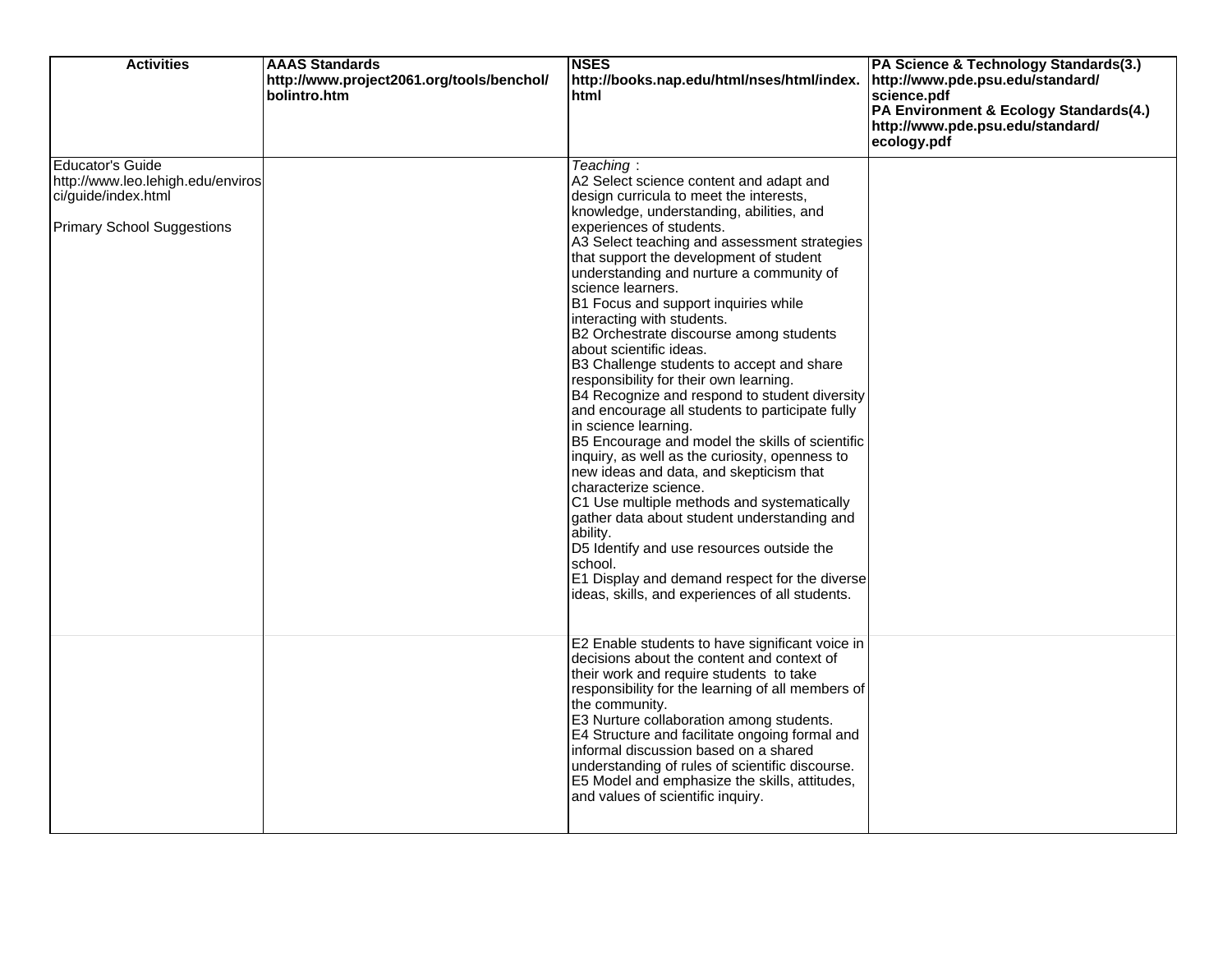| <b>Elementary School</b><br><b>Suggestions</b>                                                                                                                                                                                                      |                                                                                                                                                                                                                                                                                                                                     |                                                                                                                                                                                                                                     |                                                                                                                                                                                                                                                                                                                                                                                                                                                                                                                        |
|-----------------------------------------------------------------------------------------------------------------------------------------------------------------------------------------------------------------------------------------------------|-------------------------------------------------------------------------------------------------------------------------------------------------------------------------------------------------------------------------------------------------------------------------------------------------------------------------------------|-------------------------------------------------------------------------------------------------------------------------------------------------------------------------------------------------------------------------------------|------------------------------------------------------------------------------------------------------------------------------------------------------------------------------------------------------------------------------------------------------------------------------------------------------------------------------------------------------------------------------------------------------------------------------------------------------------------------------------------------------------------------|
| <b>Explore Lehigh River</b><br>Photojournal and compare<br>physical characteristics of<br>different regions of the river.                                                                                                                           | IK-2<br>1B Scientific Inquiry<br>People can often learn about things around<br>them by just observing carefully                                                                                                                                                                                                                     | E5 Model and emphasize the skills, attitudes,<br>and values of scientific inquiry                                                                                                                                                   | Grade 4:<br><b>Unifying Themes</b><br>3.1.4.C.1 Identify observable patterns                                                                                                                                                                                                                                                                                                                                                                                                                                           |
| What things are "man made" in<br>the watershed?                                                                                                                                                                                                     | $3 - 5$<br>8B Materials & Manufacturing<br>Through science and technology, a wide variety objects and objects made by humans<br>of materials that do not appear in nature at all<br>have become available, ranging from steel to<br>nylon to liquid crystals.<br>Discarded products contribute to the problem of<br>waste disposal. | K-4:<br>E3 Abilities to distinguish between natural                                                                                                                                                                                 | Grade 4:<br>Science, Technology & Human Endeavors<br>3.8.4.B.2 Identify and distinguish between<br>natural and human-made resources.                                                                                                                                                                                                                                                                                                                                                                                   |
| Are man made things good for<br>the environment or harmful?                                                                                                                                                                                         | $3-5$<br>3B Design and Systems<br>The solution to one problem may create other<br>problems.<br>8B Materials & Manufacturing<br>Discarded products contribute to the problem of<br>waste disposal.                                                                                                                                   | K-4:<br>C3 Organisms and environments<br>F4 Changes in environments<br>F5 Science and technology in local challenges                                                                                                                | Grade 4:<br>Science, Technology & Human Endeavors<br>3.8.4.C.2 Identify and discuss examples of<br>technological change in the community that<br>have both positive and negative impacts.<br>Renewable & Nonrenewable Resources<br>4.2.4.D.1 Understand the waste stream<br><b>Environmental Health</b><br>4.3.4.B.3 Identify litter and its effect on the<br>environment.<br>Humans & the Environment<br>4.8.4.C.2 Identify examples of how human<br>activities within a community affect the natural<br>environment. |
| After the students have explored<br><b>Phenomenal Weather</b><br>Explorations, have them<br>compare these unique natural<br>phenomena. Have students<br>write science journals that tell a<br>story about living through a<br>severe weather storm. |                                                                                                                                                                                                                                                                                                                                     | K-4:<br>D3 Changes in earth and sky<br>F1 Personal health<br>Teaching:<br>A2 Select science content and adapt and<br>design curricula to meet the interests,<br>knowledge, understanding, abilities, and<br>experience of students. |                                                                                                                                                                                                                                                                                                                                                                                                                                                                                                                        |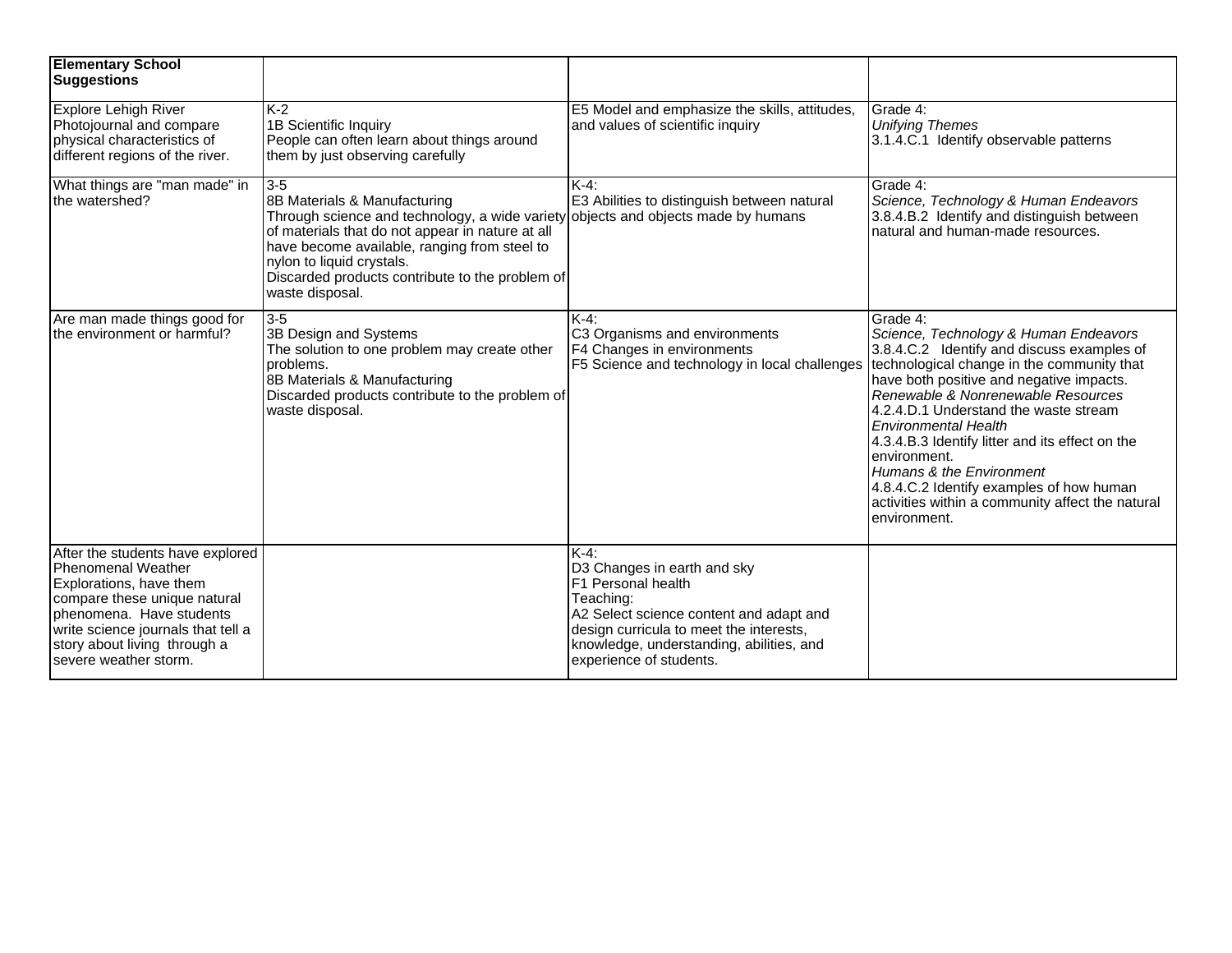| Record daily climatic data in the  K-2<br>school yard. Graph the data and<br>analyze for patterns. Compare<br>student data to weather station<br>data. | 4B The Earth<br>Some events in nature have a repeating<br>pattern.<br>11C Constancy & Change<br>Things change in some ways and stay the                                                                                                                                                                                                                                                                                                                                                                                                                                                                                                                                                                                                                                                                                                                                                       | K-4:<br>A1 Abilities necessary to do scientific inquiry<br>B1 Properties of objects and materials<br>C3 Organisms and environments<br>D3Changes in earth and sky<br>E2 Understanding about science and | Grade 4:<br><b>Unifying Themes</b><br>3.1.4.C.1 Identify observable patterns.                                              |
|--------------------------------------------------------------------------------------------------------------------------------------------------------|-----------------------------------------------------------------------------------------------------------------------------------------------------------------------------------------------------------------------------------------------------------------------------------------------------------------------------------------------------------------------------------------------------------------------------------------------------------------------------------------------------------------------------------------------------------------------------------------------------------------------------------------------------------------------------------------------------------------------------------------------------------------------------------------------------------------------------------------------------------------------------------------------|--------------------------------------------------------------------------------------------------------------------------------------------------------------------------------------------------------|----------------------------------------------------------------------------------------------------------------------------|
|                                                                                                                                                        | same in some ways.<br>Some small changes can be detected by taking   F4 Changes in environments<br>measurements.<br>$3-5$<br>9B Symbolic Relationships<br>Tables and graphs can show how values of one<br>quantity are related to values of another.<br>11C Constancy & Change<br>Things change in steady, repetitive, or irregular<br>ways-or sometimes in more than one way at<br>the same time. Often the best way to tell which<br>kinds of change are happening is to make a<br>table or graph of measurements.<br>12A Values & Attitudes<br>Keep records of their investigations and<br>observations and not change the records later.<br>12C Manipulation & Observation<br>Keep a notebook that describes observations<br>made, carefully distinguishes actual<br>observations from ideas and speculations about<br>what was observed, and is understandable<br>weeks or months later. | technology                                                                                                                                                                                             |                                                                                                                            |
| Compare geologic features in<br>Geologic Explorations to those<br>outside the classroom window.                                                        |                                                                                                                                                                                                                                                                                                                                                                                                                                                                                                                                                                                                                                                                                                                                                                                                                                                                                               | $K-4$ :<br>A1 Abilities necessary to do scientific inquiry                                                                                                                                             |                                                                                                                            |
| Predict what types of animals<br>you would expect in each<br>location.                                                                                 | $K-2$<br>5A Diversity of Life<br>Plants and animals have different features that<br>help them live in different environments.                                                                                                                                                                                                                                                                                                                                                                                                                                                                                                                                                                                                                                                                                                                                                                 | $K-4$ :<br>C1 Characteristics of organisms<br>C3 Organisms and environments                                                                                                                            | Grade 4:<br><b>Environmental Health</b><br>4.3.4.C.1 Identify some of the organisms that<br>live together in an ecosystem. |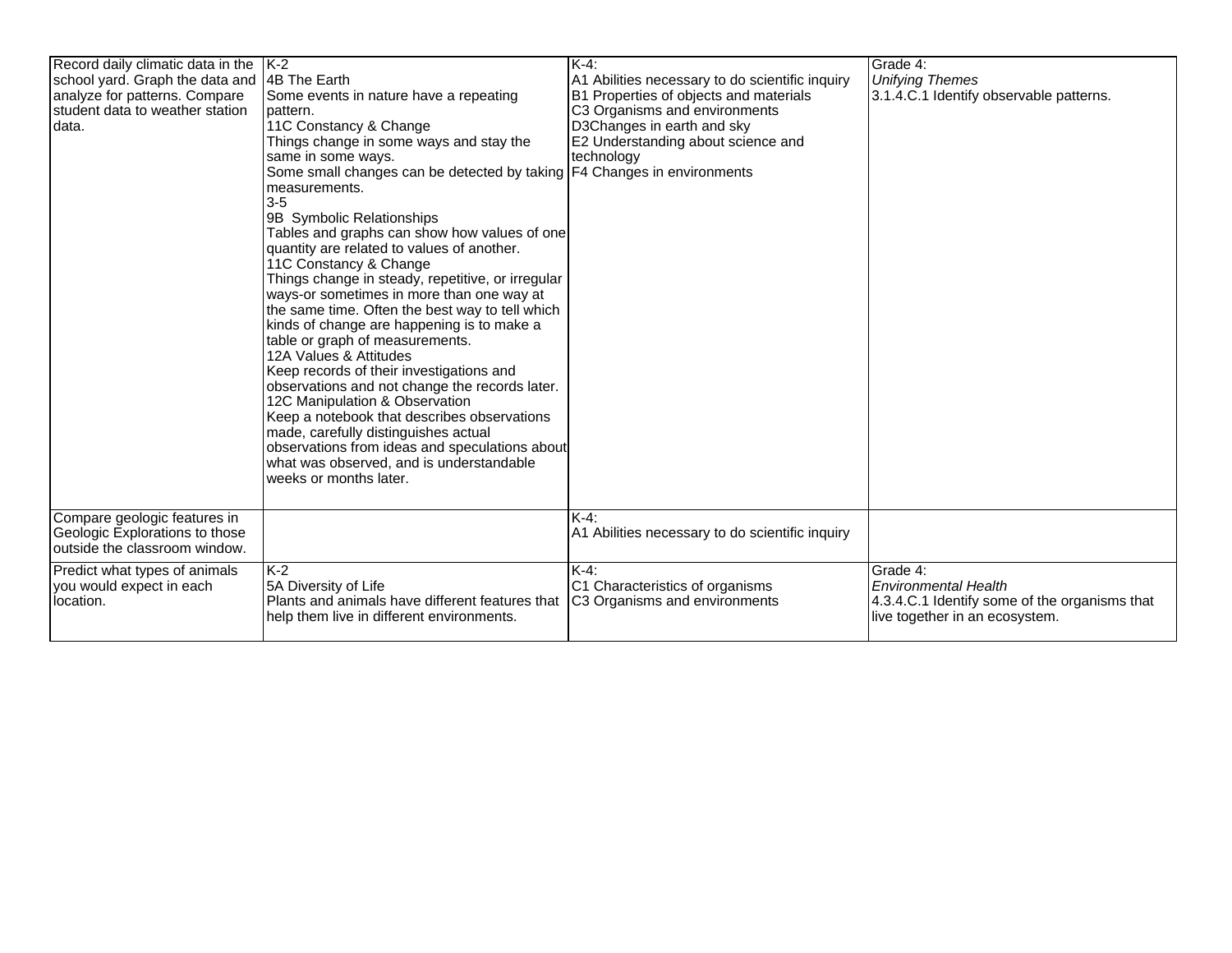| <b>Middle School Suggestions</b>                                                                                                                                                                                                                                                                                                                                                                                    |                                                                                                                                                                                                                                                                                                                                                                                                                                                                                                                                                                                                                                                                                                                                                                                                                                                 |                                                                                                                                                                                                        |                                                                                                                                                                                                                                                                                                                                                                                                                                                                                                                                                                                                                                                                                                                                                                                                                                                                               |
|---------------------------------------------------------------------------------------------------------------------------------------------------------------------------------------------------------------------------------------------------------------------------------------------------------------------------------------------------------------------------------------------------------------------|-------------------------------------------------------------------------------------------------------------------------------------------------------------------------------------------------------------------------------------------------------------------------------------------------------------------------------------------------------------------------------------------------------------------------------------------------------------------------------------------------------------------------------------------------------------------------------------------------------------------------------------------------------------------------------------------------------------------------------------------------------------------------------------------------------------------------------------------------|--------------------------------------------------------------------------------------------------------------------------------------------------------------------------------------------------------|-------------------------------------------------------------------------------------------------------------------------------------------------------------------------------------------------------------------------------------------------------------------------------------------------------------------------------------------------------------------------------------------------------------------------------------------------------------------------------------------------------------------------------------------------------------------------------------------------------------------------------------------------------------------------------------------------------------------------------------------------------------------------------------------------------------------------------------------------------------------------------|
| Have students monitor the water $ 6-8 $<br>quality of a nearby river or<br>tributary over the course of the<br>school year. Students can<br>record data, analyze the water<br>quality of their local watershed,<br>and create a database of their<br>linformation. Students can<br>compare their water quality data<br>with those in different regions of<br>the Lehigh River watershed and<br>other US watersheds. | 1C The Science Enterprise<br>Computers have become invaluable in science<br>because they speed up and extend people's<br>ability to collect, store, compile, and analyze<br>data, prepare research reports, and share data<br>and ideas with investigators all over the world.<br>12C Manipulation & Observation Use<br>computers to store and retrieve information<br>and create simple files of their own devising.<br>Read analog and digital meters on instruments<br>used to make direct measurementsand<br>choose appropriate units for reporting various<br>magnitudes.<br><b>12D Communication Skills</b><br>Organize information in simple tables and<br>graphs and identify relationships they reveal.<br>ocate information in reference books, back<br>issues of newspapers and magazines, compact<br>disks, and computer databases. | 5-8:<br>A1 Abilities necessary to do scientific inquiry<br>B1 Properties and changes of properties in<br>matter<br>D1 Structure of the earth system<br><b>F1 Personal health</b><br>F3 Natural hazards | Grade 7:<br><b>Unifying Themes</b><br>3.1.7.C.2 Identify repeating structure patterns.<br>3.1.7.C.3 Identify and describe patterns that<br>occur in physical systems.<br>Inquiry & Design<br>3.2.7.B.2 Describe relationships by making<br>inferences and predictions.<br>Physical Science, Chemistry & Physics<br>3.4.7.A.3 Describe and conduct experiments<br>that identify chemical and physical properties.<br><b>Technological Devices</b><br>3.7.7.B.2 Apply knowledge of different<br>measurement systems to measure and record<br>objects' properties.<br>3.7.7.C.3 Demonstrate age appropriate<br>keyboarding skills and techniques.<br>3.7.7.D.5 Apply intermediate skills in utilizing<br>word processing, database and spreadsheet<br>software.<br>Watersheds & Wetlands<br>4.1.7.B.3 Explain factors that affect water<br>quality and flow through a watershed. |
| Explore the Lehigh River<br>Watershed Photojournal, finding<br>similarities and differences in<br>physical characteristics within<br>the watershed areas using<br>student created data chart.                                                                                                                                                                                                                       | 6-8<br>12D Communication Skills<br>Organize information in simple tables and<br>graphs and identify relationships they reveal.<br>Read simple tables and graphs produced by<br>others and describe in words what they show.                                                                                                                                                                                                                                                                                                                                                                                                                                                                                                                                                                                                                     | 5-8:<br>A1Abilities necessary to do scientific inquiry<br>C4 Populations and ecosystems<br>D1 Structure of the earth system<br>F2 Populations, resources, and environments                             | Grade 7:<br><b>Unifying Themes</b><br>3.1.7.C.2 Identify repeating structure patterns.<br>Inquiry & Design<br>3.2.7.B.2 Describe relationships by making<br>inferences and predictions.                                                                                                                                                                                                                                                                                                                                                                                                                                                                                                                                                                                                                                                                                       |
| Examine the flow rate patterns in $6-8$<br>the different areas of the Lehigh<br><b>River Watershed using real-time</b><br>and archived Lehigh Watershed<br>USGS data.                                                                                                                                                                                                                                               | 11C Constancy & Change<br>Cycles, such as the seasons or body<br>temperature, can be described by their cycle<br>length or frequency, what their highest and<br>lowest values are, and when these values<br>occur.                                                                                                                                                                                                                                                                                                                                                                                                                                                                                                                                                                                                                              | $5-8$ :<br>A1 Abilities necessary to do scientific inquiry<br>D1 Structure of the earth system                                                                                                         | Grade 7:<br><b>Unifying Themes</b><br>3.1.7.C.1 Identify different forms of patterns and<br>use them to group and classify specific objects.                                                                                                                                                                                                                                                                                                                                                                                                                                                                                                                                                                                                                                                                                                                                  |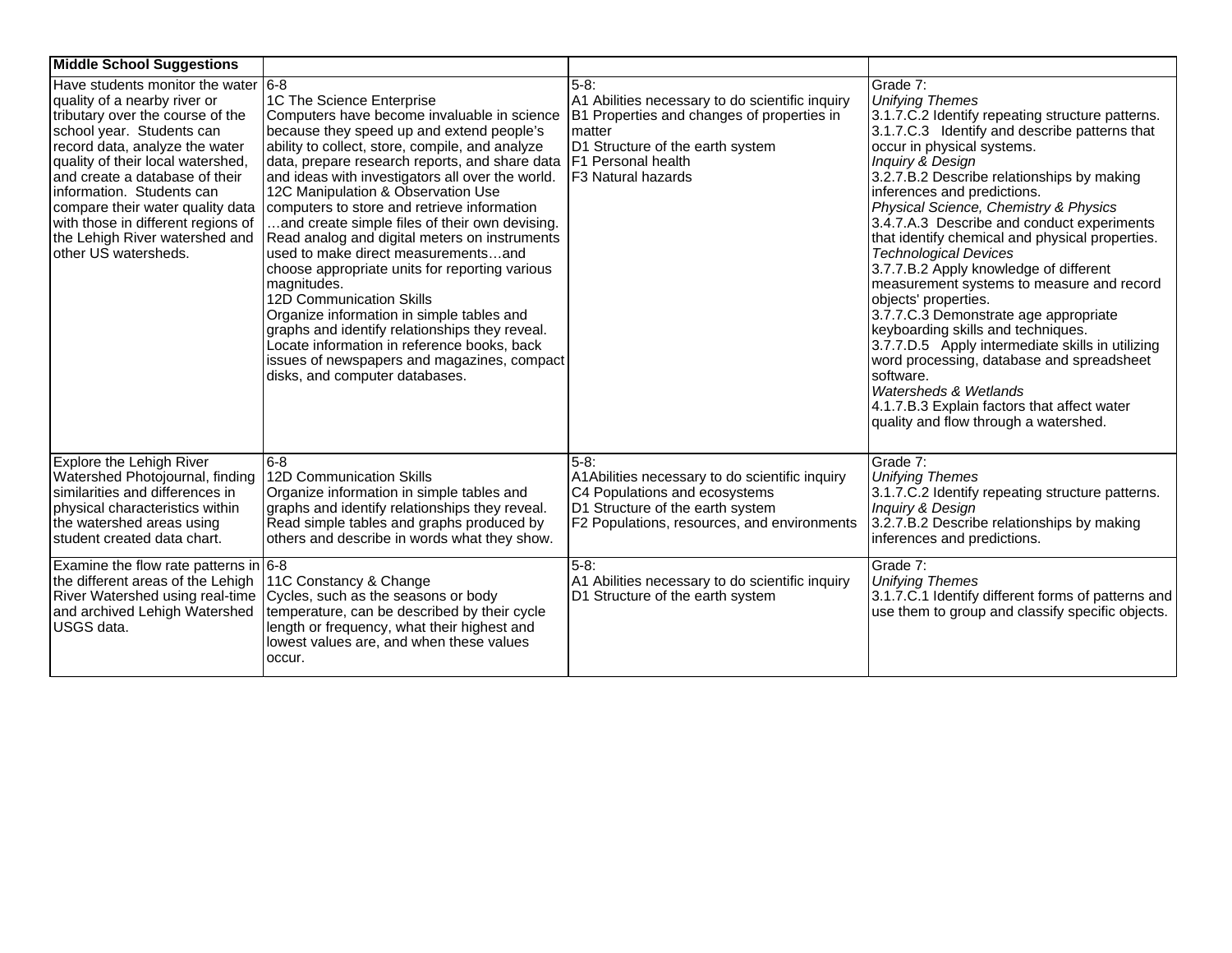| Students create their own<br>questions about the Lehigh River 1B Scientific Inquiry<br>watershed to investigate.<br>exploring interactive GIS maps,<br>seismic data.                                  | 8-6<br>Scientists differ greatly in what phenomena<br>they study and how they go about their work.<br>hydroprobe, weather station, and Although there is no fixed set of steps that all<br>scientists follow, scientific investigations usually G2 Nature of science<br>involve the collection of relevant evidence, the<br>use of logical reasoning, and the application of<br>imagination in devising hypotheses and<br>explanations to make sense of the collected<br>levidence.<br><b>12D Communication Skills</b><br>Organize information in simple tables and<br>graphs and identify relationships they reveal.<br>Read simple tables and graphs produced by<br>others and describe in words what they show. | 5-8:<br>A1 Abilities necessary to do scientific inquiry<br>A2 Understandings about scientific inquiry<br>C4 Populations and ecosystems<br>G1 Science as a human endeavor<br>Teaching:<br>A2 Select science content and adapt<br>interests, knowledge, understanding, abilities,<br>and experience of students.<br>B1 Focus and support inquiries while<br>interacting with students.<br>B3 Challenge students to accept and share<br>responsibility for their own learning.<br>E3 Nurture collaboration among students.<br>E4 Structure and facilitate ongoing formal and<br>informal discussion based on a shared<br>understanding of rules of scientific discourse.<br>E5 Model and emphasize the skills, attitudes,<br>and values of scientific inquiry. | Grade 7:<br>Inquiry & Design<br>3.2.7.B.2 Describe relationships by making<br>inferences and predictions.<br>3.2.7.B.3 Communicate, use space/time<br>relationships, define operationally, raise<br>questions, formulate hypotheses, test and<br>experiment.<br>3.2.7.B.5 Interpret data, formulate models,<br>design models, and produce solutions.<br>3.2.7.C.1 Generate questions about objects,<br>organisms and/or events that can be answered<br>through scientific investigations.<br>3.2.7.C.3 Design an investigation with limited<br>variables to investigate a question.<br>3.2.7.C.5 Judge the significance of experimental<br>information in answering the question.<br>3.2.7.C.6 Communicate appropriate conclusions<br>from the experiment.<br><b>Technological Devices</b><br>3.7.7.E.3 Apply basic on-line research<br>techniques to solve a specific problem. |
|-------------------------------------------------------------------------------------------------------------------------------------------------------------------------------------------------------|--------------------------------------------------------------------------------------------------------------------------------------------------------------------------------------------------------------------------------------------------------------------------------------------------------------------------------------------------------------------------------------------------------------------------------------------------------------------------------------------------------------------------------------------------------------------------------------------------------------------------------------------------------------------------------------------------------------------|-------------------------------------------------------------------------------------------------------------------------------------------------------------------------------------------------------------------------------------------------------------------------------------------------------------------------------------------------------------------------------------------------------------------------------------------------------------------------------------------------------------------------------------------------------------------------------------------------------------------------------------------------------------------------------------------------------------------------------------------------------------|---------------------------------------------------------------------------------------------------------------------------------------------------------------------------------------------------------------------------------------------------------------------------------------------------------------------------------------------------------------------------------------------------------------------------------------------------------------------------------------------------------------------------------------------------------------------------------------------------------------------------------------------------------------------------------------------------------------------------------------------------------------------------------------------------------------------------------------------------------------------------------|
| Explore the History of the Lehigh 6-8<br><b>River Watershed and create a</b><br>"day in the life" story that<br>explores how science has<br>influenced technological<br>development in the watershed. | 3B Design and Systems<br>All technologies have effects other than those<br>intended by the design, some of which may<br>have been predictable and some not. In either<br>case, these side effects may turn out to be<br>unacceptable to some of the population and<br>therefore lead to conflict between groups.                                                                                                                                                                                                                                                                                                                                                                                                   | $5-8:$<br>A1 Abilities necessary to do scientific inquiry<br>E2 Understandings about science and<br>technology<br><b>F4 Risks and benefits</b><br>F5 Science and technology in society<br>Teaching:<br>A2 Select science content and adapt<br>interests, knowledge, understanding, abilities,<br>and experience of students.                                                                                                                                                                                                                                                                                                                                                                                                                                | Grade 7:<br><b>Technological Devices</b><br>3.7.7.E.3 Apply basic on-line research<br>techniques to solve a specific problem.<br>Science, Technology & Human Endeavors<br>3.8.7.A.2 Identify changes in society as a result<br>of a technological development.<br>3.8.7.A.3 Identify and explain improvements in<br>transportation, health, sanitation and<br>communications as a result of advancements in<br>science and technology and how they effect our<br>lives.<br><b>Environmental Health</b><br>4.3.7.B.3 Identify residential and industrial<br>sources of pollution and their effects on<br>environmental health.<br>Humans & the Environment<br>4.8.7.C.2 Explain how a particular human<br>activity has changed the local area over the<br>years.<br>4.8.7.D.1 Explain how human activities and<br>natural events have affected ecosystems.                       |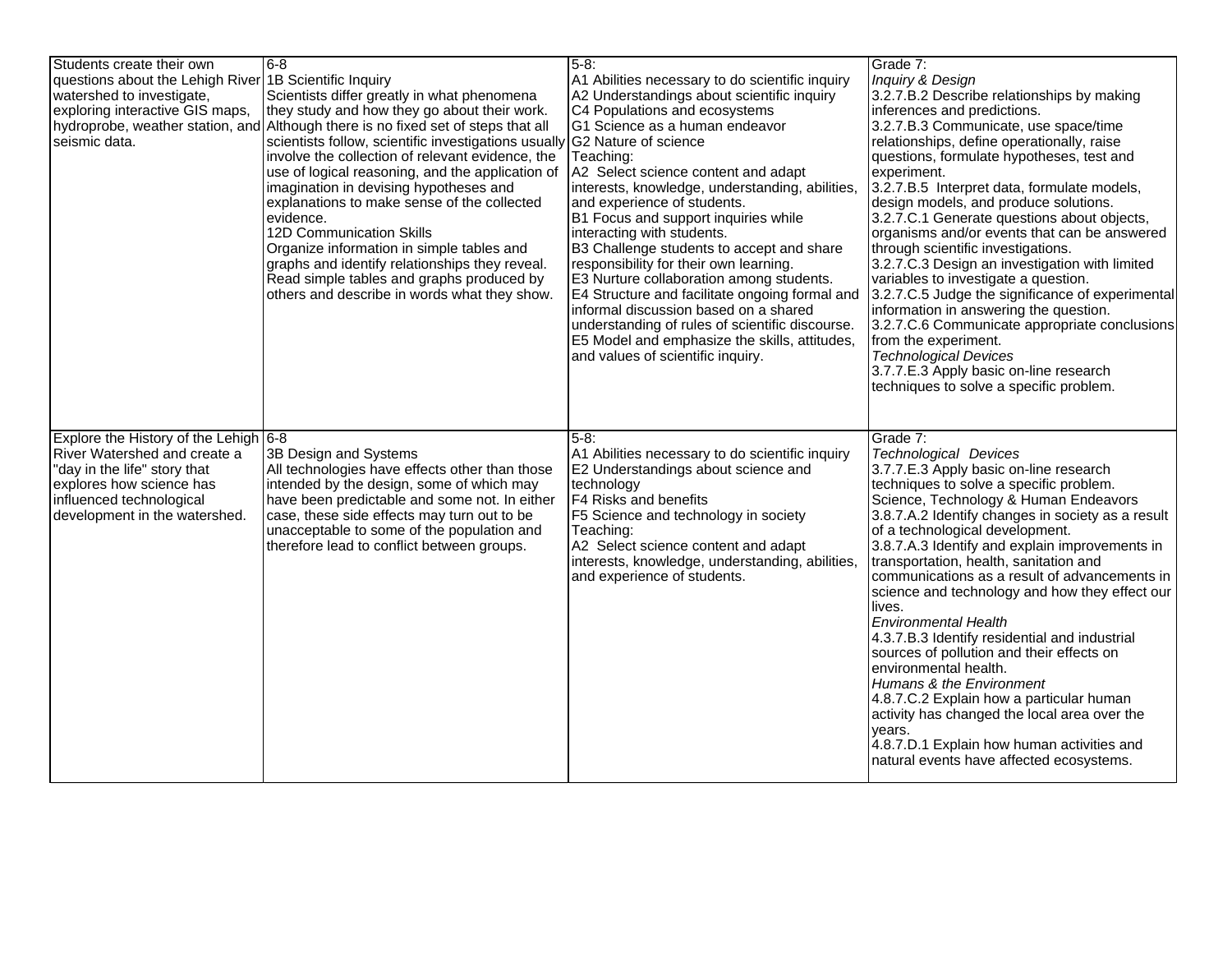| Compare the Lehigh River<br>watershed with the Neuse River<br>watershed.<br>Compare man-made influences,<br>describe how industrial<br>watersheds, and note other<br>changes that have occurred over<br>time. | 8-6<br>3B Design & Systems<br>All technologies have effects other than those<br>intended by the design, some of which may<br>have been predictable and some not. In either<br>development has changed these case, these side effects may turn out to be<br>unaccptable to some of the population and<br>therefore lead to conflict between groups.<br>3C Issues in Technology<br>New technologies increase some risks and<br>decrease others. Some of the same<br>technologies that have improved the length and<br>quality of life for some people have also<br>brought new risks. | $5-8$ :<br>A1 Abilities necessary to do scientific inquiry<br>C4 Populations and ecosystems<br>D1 Structure of the earth system<br>E2 Understandings about science and<br>technology<br>F4 Risks and benefits<br>F5 Science and technology in society | Grade 7:<br><b>Technological Devices</b><br>3.7.7.E.3 Apply basic on-line research<br>techniques to solve a specific problem.<br>Science, Technology & Human Endeavors<br>3.8.7.A.2 Identify changes in society as a result<br>of a technological development.<br>3.8.7.A.3 Identify and explain improvements in<br>transportation, health, sanitation and<br>communications as a result of advancements in<br>science and technology and how they effect our<br>lives.<br><b>Environmental Health</b><br>4.3.7.B.3 Identify residential and industrial<br>sources of pollution and their effects on<br>environmental health.<br>Humans & the Environment<br>4.8.7.B.2 Explain how natural resources have<br>affected the development of civilizations.<br>4.8.7.C.2 Explain a particular human activity<br>has changed the local area over the years.<br>4.8.7.D.1 Explain how human activities and<br>natural events have affected ecosystems. |
|---------------------------------------------------------------------------------------------------------------------------------------------------------------------------------------------------------------|-------------------------------------------------------------------------------------------------------------------------------------------------------------------------------------------------------------------------------------------------------------------------------------------------------------------------------------------------------------------------------------------------------------------------------------------------------------------------------------------------------------------------------------------------------------------------------------|-------------------------------------------------------------------------------------------------------------------------------------------------------------------------------------------------------------------------------------------------------|--------------------------------------------------------------------------------------------------------------------------------------------------------------------------------------------------------------------------------------------------------------------------------------------------------------------------------------------------------------------------------------------------------------------------------------------------------------------------------------------------------------------------------------------------------------------------------------------------------------------------------------------------------------------------------------------------------------------------------------------------------------------------------------------------------------------------------------------------------------------------------------------------------------------------------------------------|
| Plot different physical features<br>on a map using the digital<br>images, QuickTime VR, and<br>GPS positions provided in<br>Geologic Explorations.                                                            | 8-6<br>9B Symbolic Relationships<br>Graphs can show a variety of possible<br>relationships between two variables.                                                                                                                                                                                                                                                                                                                                                                                                                                                                   | $5-8:$<br>A1 Abilities necessary to do scientific inquiry<br>A2 Understandings about scientific inquiry                                                                                                                                               | Grade 10:<br>Humans & the Environment<br>4.8.10.C.1 Analyze and evaluate changes in the<br>environment that are the result of human<br>activities.<br>4.8.10.C.2 Compare and contrast the<br>environmental effects of different industrial<br>strategies.<br>Grade 12:<br>4.8.12.C.2 Compare and contrast historical and<br>current pollution levels at a given location.<br><b>Unifying Themes</b><br>3.1.7.D.1 Apply various applications of size and<br>dimensions of scale to scientific, mathematical,<br>and technological applications.                                                                                                                                                                                                                                                                                                                                                                                                   |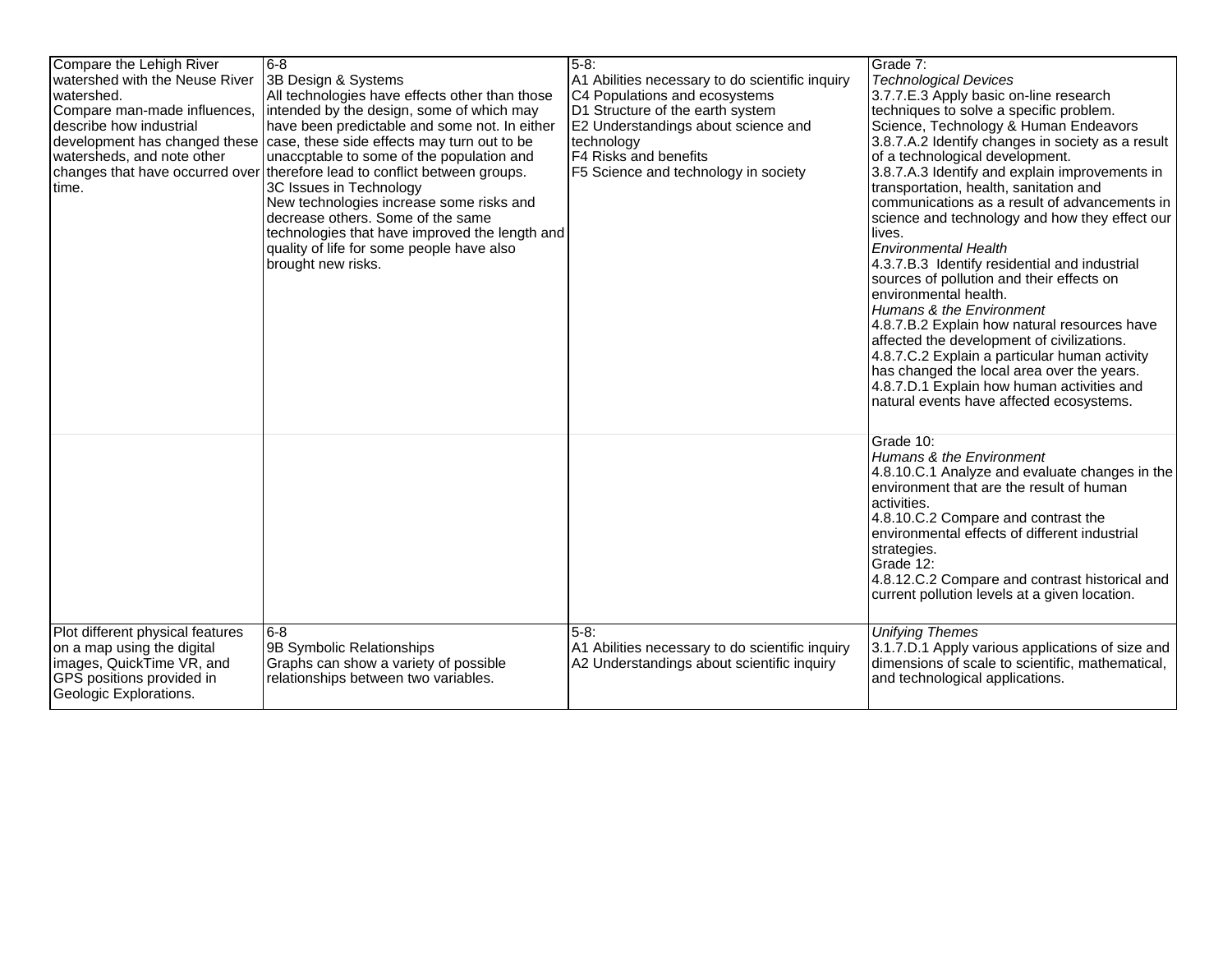| <b>Upper Secondary School</b><br>Suggestions                                                                                                                                                                                                                               |                                                                                                                                                                                                                                                                                                                                                                                                                                                       |                                                                                                                                                                                                                                                                                                                                                        |                                                                                                                                                                                                                                                                                                                                                                                                                                                                                                                                                                                                                                                                                                                                                                                                                                                                                                                                                                                                                                                                                                                                             |
|----------------------------------------------------------------------------------------------------------------------------------------------------------------------------------------------------------------------------------------------------------------------------|-------------------------------------------------------------------------------------------------------------------------------------------------------------------------------------------------------------------------------------------------------------------------------------------------------------------------------------------------------------------------------------------------------------------------------------------------------|--------------------------------------------------------------------------------------------------------------------------------------------------------------------------------------------------------------------------------------------------------------------------------------------------------------------------------------------------------|---------------------------------------------------------------------------------------------------------------------------------------------------------------------------------------------------------------------------------------------------------------------------------------------------------------------------------------------------------------------------------------------------------------------------------------------------------------------------------------------------------------------------------------------------------------------------------------------------------------------------------------------------------------------------------------------------------------------------------------------------------------------------------------------------------------------------------------------------------------------------------------------------------------------------------------------------------------------------------------------------------------------------------------------------------------------------------------------------------------------------------------------|
| Students develop their own<br>driving question to investigate a<br>water quality parameter in their<br>watershed area. Monitor the<br>water quality in a nearby river or<br>tributary for the school year.<br>Record, analyze, and organize<br>l the data into a database. | $9 - 12$<br>9B Symbolic Relationships<br>Tables, graphs, and symbols are alternative<br>ways of representing data and relationships<br>that can be translated from one another.<br>12B Computation & Estimation<br>Use computer spreadsheet, graphing, and<br>database programs to assist in quantitative<br>analysis.<br>12C Manipulation & Observation<br>Use computers for producing tables and graphs<br>and for making spreadsheet calculations. | 9 to 12:<br>A1 Abilities necessary to do scientific inquiry<br>A2 Understandings about scientific inquiry<br>D2 Geochemical cycles<br><b>F3 Natural resources</b><br>F4 Environmental quality<br>F5 Natural and human-induced standards<br>F6 Science and technology in local, national,<br>and global challenges<br>G2 Nature of scientific knowledge | Grade 10:<br>Inquiry & Design<br>3.2.10.B.1 Describe materials using precise<br>quantitative and qualitative skills based on<br>observations.<br>3.2.10.C.1 Generate questions about objects,<br>organism and/or events that can be answered<br>through scientific explanations.<br>3.2.10.C.3 Design an investigation with<br>adequate control and limited variables to<br>investigate a question.<br>3.2.10.C.5 Organize experimental information<br>using a variety of analytic methods.<br>3.2.10.C.6 Judge the significance of<br>experimental information in answering the<br>question.<br><b>Earth Sciences</b><br>3.5.10.D.3 Relate aquatic life to water<br>conditions.<br><b>Technological Devices</b><br>3.7.10.B.1 Describe and use appropriate<br>instruments to gather and analyze data.<br>3.7.10.D.4 Apply advanced word processing,<br>database and spreadsheet skills.<br>Grade 12:<br>Inquiry & Design<br>3.2.12.A.1 Know and use the ongoing scientific<br>processes to continually improve and better<br>understand how things work.<br>3.2.12.B.1 Evaluate experimental data correctly<br>within experimental limits. |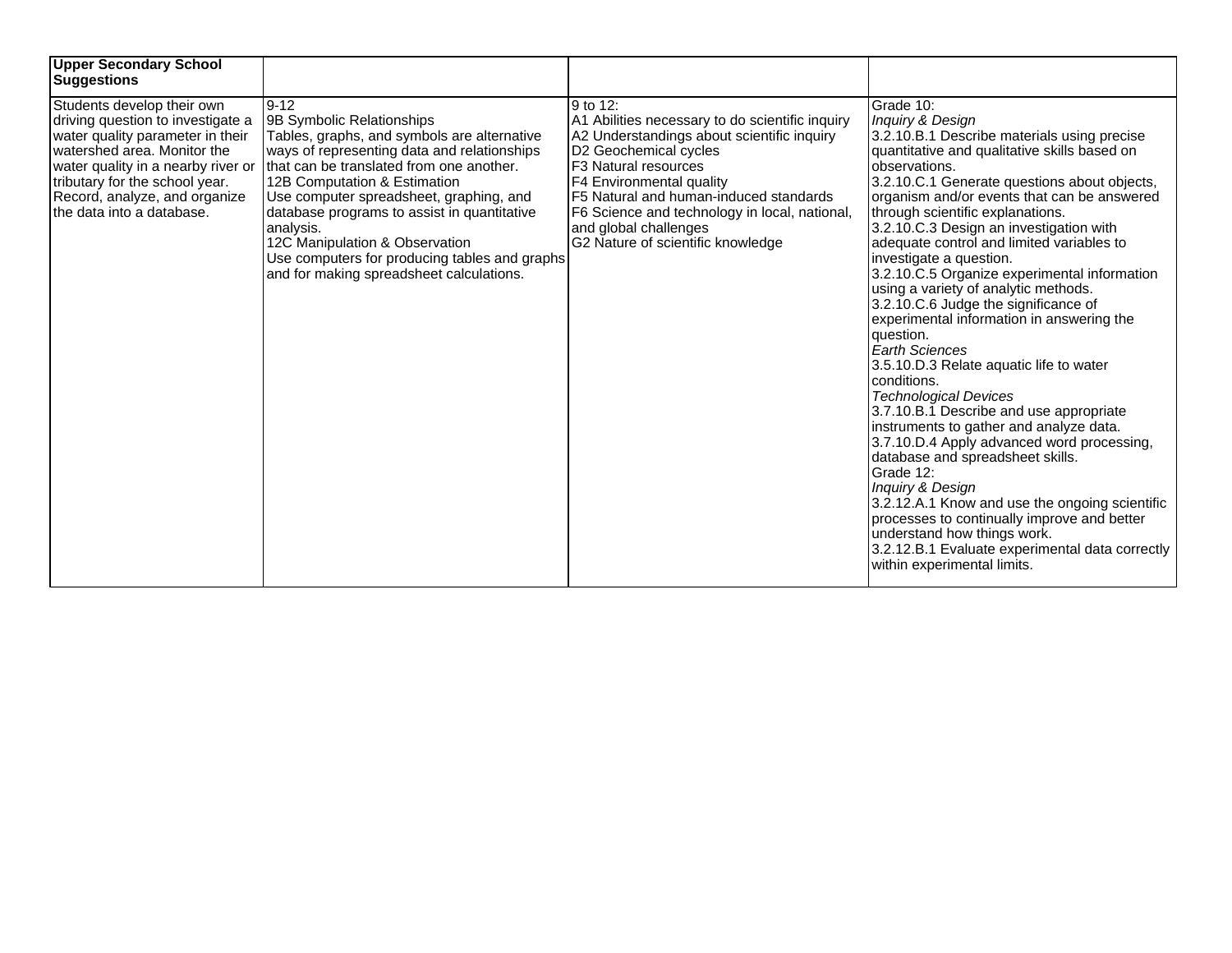|                                                                                                                      |                                                                                                 | $9 - 12$                                                                                                                           | 3.2.12.B.2 Judge that conclusions are<br>consistent and logical with experimental<br>conditions.<br>3.2.12.C.1Generate questions about objects,<br>organisms and/or events that can be answered<br>through scientific investigations.<br>3.2.12.C.3 Design an investigation with<br>adequate control and limited variables to<br>investigate a question.<br>3.2.12.C.4 Organize experimental information<br>using analytic and descriptive techniques.<br>3.2.12.C.5 Evaluate the significance of<br>experimental information in answering the<br>question.<br>Watersheds & Wetlands<br>4.1.12.C.1 Interpret physical, chemical and<br>biological data as a means of assessing the<br>environmental quality of a watershed.<br>4.1.12.C.2 Apply appropriate techniques in the<br>analysis of a watershed.<br>Ecosystems & their Interactions<br>4.6.12.C.1 Analyze the effects of substances<br>that move through natural cycles.<br>4.6.12.C.2 Analyze the effects of natural<br>occurrences and their effects on ecosystems.<br>4.6.12.C.3 Analyze the effects of human action<br>on an ecosystem. |
|----------------------------------------------------------------------------------------------------------------------|-------------------------------------------------------------------------------------------------|------------------------------------------------------------------------------------------------------------------------------------|------------------------------------------------------------------------------------------------------------------------------------------------------------------------------------------------------------------------------------------------------------------------------------------------------------------------------------------------------------------------------------------------------------------------------------------------------------------------------------------------------------------------------------------------------------------------------------------------------------------------------------------------------------------------------------------------------------------------------------------------------------------------------------------------------------------------------------------------------------------------------------------------------------------------------------------------------------------------------------------------------------------------------------------------------------------------------------------------------|
| Compare student data to<br>different regions of the Lehigh<br><b>River watershed in Water Quality</b><br>Data Links. | 9-12<br>11C Constancy & Change<br>Things can change in detail but remain the<br>same in general | A1 Abilities necessary to do scientific inquiry<br>A2 Understandings about scientific inquiry<br>G2 Nature of scientific knowledge | Grade 10:<br><b>Unifying Themes</b><br>3.1.10.C.1 Examine and describe recurring<br>patterns that form the basis of biological<br>classification, chemical periodicity, geological<br>order and astronomical order.                                                                                                                                                                                                                                                                                                                                                                                                                                                                                                                                                                                                                                                                                                                                                                                                                                                                                  |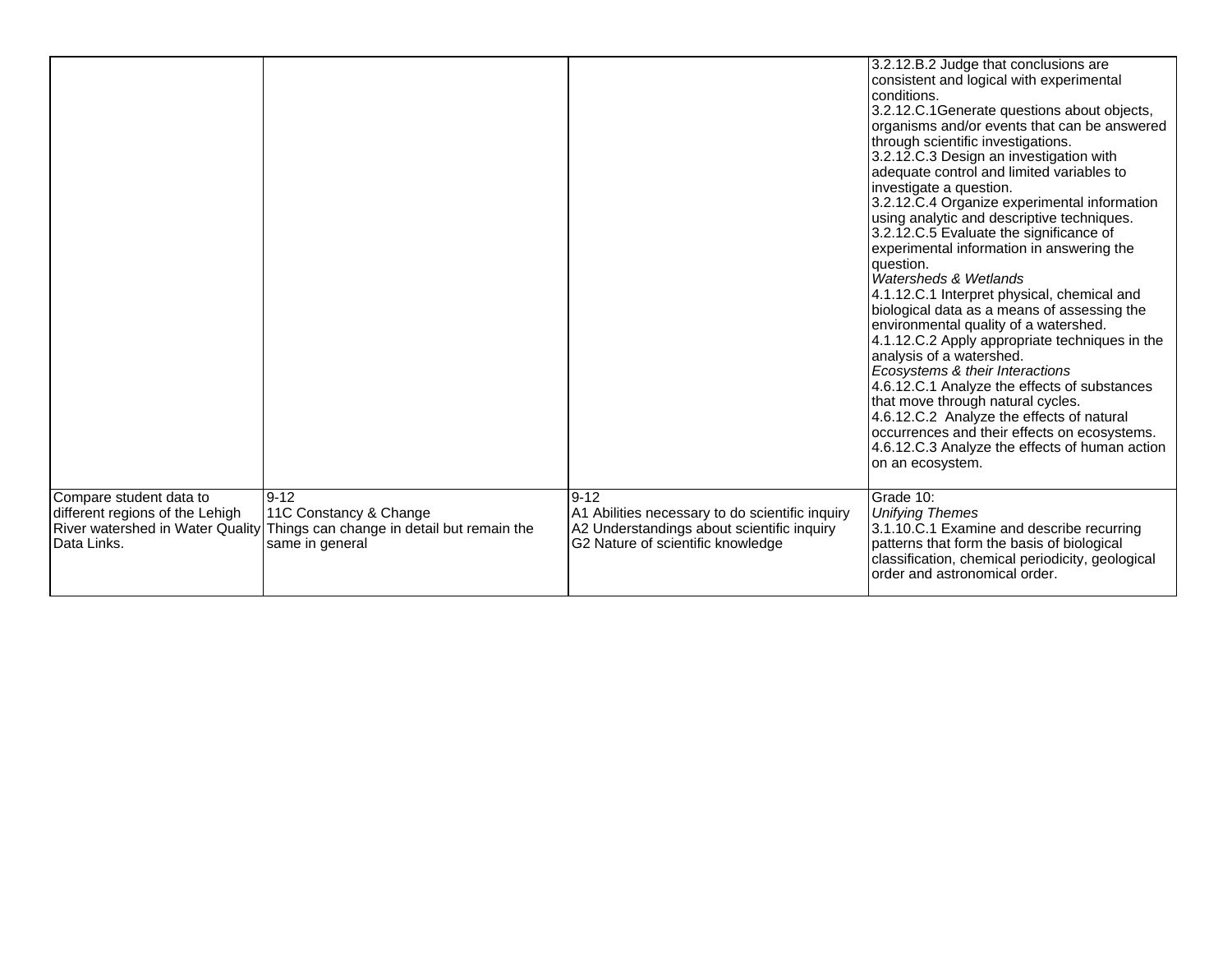| Explore the Lehigh River<br>Watershed Photojournal, finding<br>similarities and differences in<br>physical characteristics within<br>the watershed areas using<br>student created data chart. | 9-12<br>9B Symbolic Relationships<br>Tables, graphs, and symbols are alternative<br>ways of representing data and relationships<br>Ithat can be translated from one to another. | 9 to 12:<br>A1 Abilities necessary to do scientific inquiry<br>F4 Environmental quality<br>F5 Natural and human-induced hazards | Grade 10:<br>Inquiry & Design<br>3.2.10.B.3 Use process skills to make<br>inferences and predictions using collected<br>information and to communicate, using<br>space/time relationships, defining operationally.<br>3.2.10.C.5 Organize experimental information<br>using a variety of analytic methods.<br>Watersheds & Wetlands<br>4.1.10.A.2 Describe changes by tracing a<br>specific river's origin back to its headwaters<br>including its major tributaries.<br>4.1.10.B.1 Analyze a stream's physical<br>characteristics.<br>4.1.10.B.2 Describe how topography influences<br>streams.<br>Grade 12:<br>4.1.12.A.3 Compare and contrast the physical<br>differences found in the stream continuum from<br>headwater to mouth. |
|-----------------------------------------------------------------------------------------------------------------------------------------------------------------------------------------------|---------------------------------------------------------------------------------------------------------------------------------------------------------------------------------|---------------------------------------------------------------------------------------------------------------------------------|----------------------------------------------------------------------------------------------------------------------------------------------------------------------------------------------------------------------------------------------------------------------------------------------------------------------------------------------------------------------------------------------------------------------------------------------------------------------------------------------------------------------------------------------------------------------------------------------------------------------------------------------------------------------------------------------------------------------------------------|
| Examine the flow rate patterns in<br>the different areas of the Lehigh<br>River Watershed using real-time<br>and archived Lehigh Watershed<br>USGS data.                                      |                                                                                                                                                                                 | 9 to 12:<br>A1 Abilities necessary to do scientific inquiry<br>F4 Environmental quality<br>F5 Natural and human-induced hazards | Grade 10:<br>Watersheds & Wetlands<br>4.1.10.E.1 Describe how natural events affect a<br>watershed.<br>4.1.10. E. 2 Describe the effects of humans and<br>human events on watersheds.                                                                                                                                                                                                                                                                                                                                                                                                                                                                                                                                                  |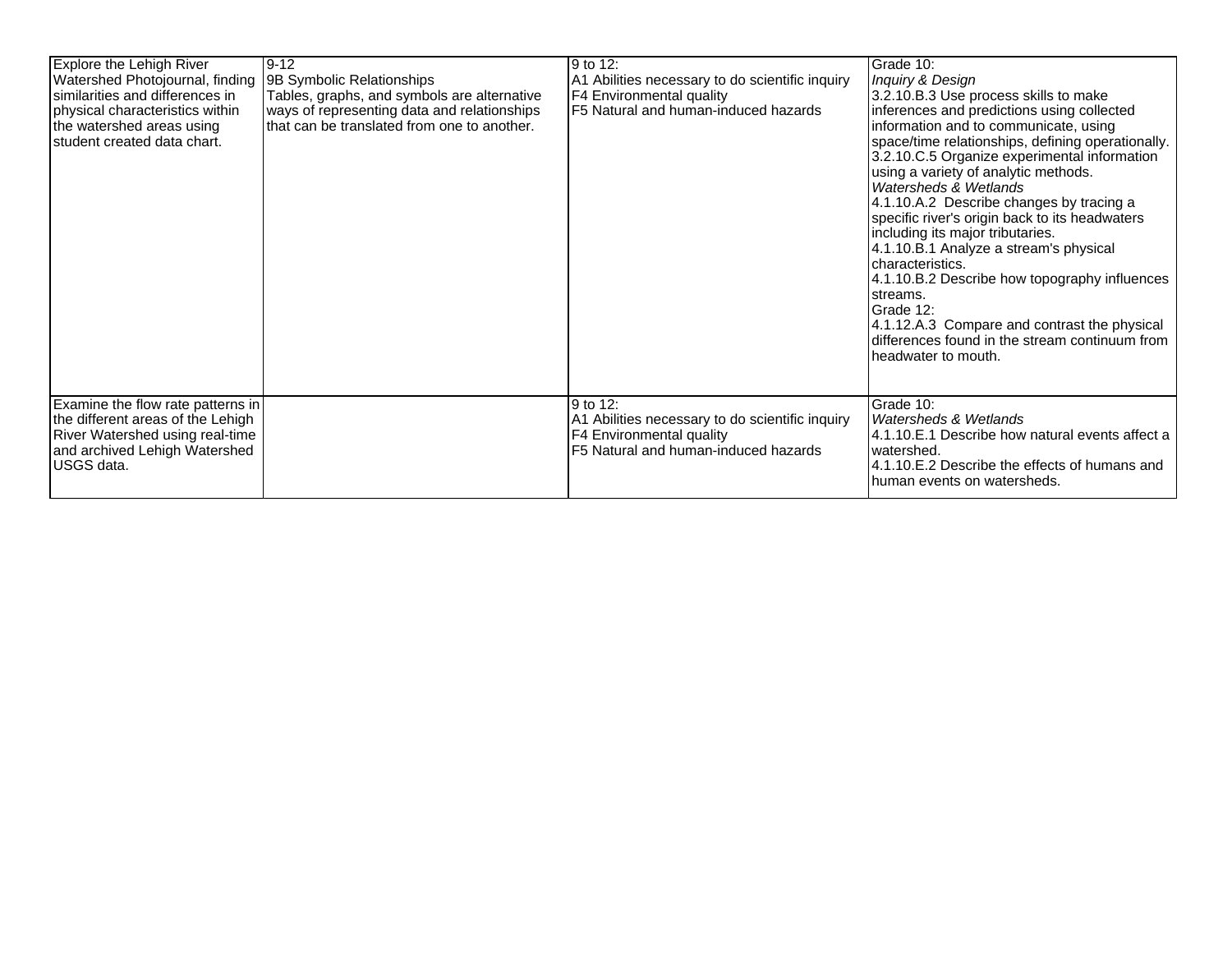| Use the Internet to locate photos  9-12 |                                                 | 9 to 12:                                        | Grade 7:                                              |
|-----------------------------------------|-------------------------------------------------|-------------------------------------------------|-------------------------------------------------------|
| of other watershed areas in the         | 1C Mathematical Inquiry                         | A1 Abilities necessary to do scientific inquiry | <b>Technological Devices</b>                          |
| world and compare these to the          | Scientists can bring information, insights, and | A2 Understandings about scientific inquiry      | 3.7.7.E.3 Apply basic on-line research                |
| Lehigh River watershed. Focus           | analytical skills to bear on matters of public  | C4 The interdependence of organisms             | techniques to solve a specific problem.               |
| on the presence and absence of          | concern.                                        | F4 Environmental quality                        | Science, Technology & Human Endeavors                 |
| man made structures. How do             | 5D Interdependence of Life                      | F5 Natural and human-induced hazards            | 3.8.7.A.3 Identify and explain improvements in        |
| these impact the environment?           | Human beings are part of the earth's            | F6 Science and technology in local, national,   | transportation, health, sanitation and                |
|                                         | ecosystems. Human activities can, deliberately  | and global challenges                           | communications as a result of advancements in         |
|                                         | or inadvertently, alter the equilibrium in      |                                                 | science and technology and how they effect our        |
|                                         | ecosystems.                                     |                                                 | lives.                                                |
|                                         |                                                 |                                                 | Watersheds & Wetlands                                 |
|                                         |                                                 |                                                 | 4.1.7.B.3 Explain factors that affect water           |
|                                         |                                                 |                                                 | quality and flow through a watershed.                 |
|                                         |                                                 |                                                 | <b>Environmental Health</b>                           |
|                                         |                                                 |                                                 | 4.3.7.B.1 Identify land use practices and their       |
|                                         |                                                 |                                                 | relation to environmental health.                     |
|                                         |                                                 |                                                 | Humans & the Environment                              |
|                                         |                                                 |                                                 | 4.8.7 D.1 Explain how human activities and            |
|                                         |                                                 |                                                 |                                                       |
|                                         |                                                 |                                                 | natural events have affected ecosystems.<br>Grade 10: |
|                                         |                                                 |                                                 | <b>Technological Devices</b>                          |
|                                         |                                                 |                                                 |                                                       |
|                                         |                                                 |                                                 | 3.7.10.E.5 Identify, describe and complete            |
|                                         |                                                 |                                                 | advanced on-line research.                            |
|                                         |                                                 |                                                 | Science, Technology & Human Endeavors                 |
|                                         |                                                 |                                                 | 3.8.10.A.2 Compare technologies that are              |
|                                         |                                                 |                                                 | applied and accepted differently in various           |
|                                         |                                                 |                                                 | cultures.                                             |
|                                         |                                                 |                                                 | Watersheds & Wetlands                                 |
|                                         |                                                 |                                                 | 4.1.10.B.1 Analyze a stream's physical                |
|                                         |                                                 |                                                 | characteristics.                                      |
|                                         |                                                 |                                                 | 4.1.10.B.2 Describe how topography influences         |
|                                         |                                                 |                                                 | streams.                                              |
|                                         |                                                 |                                                 | 4.1.10.E.2 Identify the effects of humans and         |
|                                         |                                                 |                                                 | human events on watersheds.                           |
|                                         |                                                 |                                                 |                                                       |
|                                         |                                                 |                                                 | Humans & the Environment                              |
|                                         |                                                 |                                                 | 4.8.10.C.1 Analyze and evaluate changes in the        |
|                                         |                                                 |                                                 | environment that are the result of human              |
|                                         |                                                 |                                                 | activities.                                           |
|                                         |                                                 |                                                 | Grade 12:                                             |
|                                         |                                                 |                                                 | Watersheds & Wetlands                                 |
|                                         |                                                 |                                                 | 4.1.12.E.2 Evaluate the effects of human              |
|                                         |                                                 |                                                 | activities on watersheds and wetlands.                |
|                                         |                                                 |                                                 | <b>Environmental Health</b>                           |
|                                         |                                                 |                                                 | 4.3.12.C.2 Explain how man-made systems               |
|                                         |                                                 |                                                 | may affect the environment.                           |
|                                         |                                                 |                                                 | Ecosystems & their Interactions                       |
|                                         |                                                 |                                                 | 4.6.12.A.5 Analyze the positive or negative           |
|                                         |                                                 |                                                 |                                                       |
|                                         |                                                 |                                                 | impacts of outside influences on an ecosystem.        |
|                                         |                                                 |                                                 |                                                       |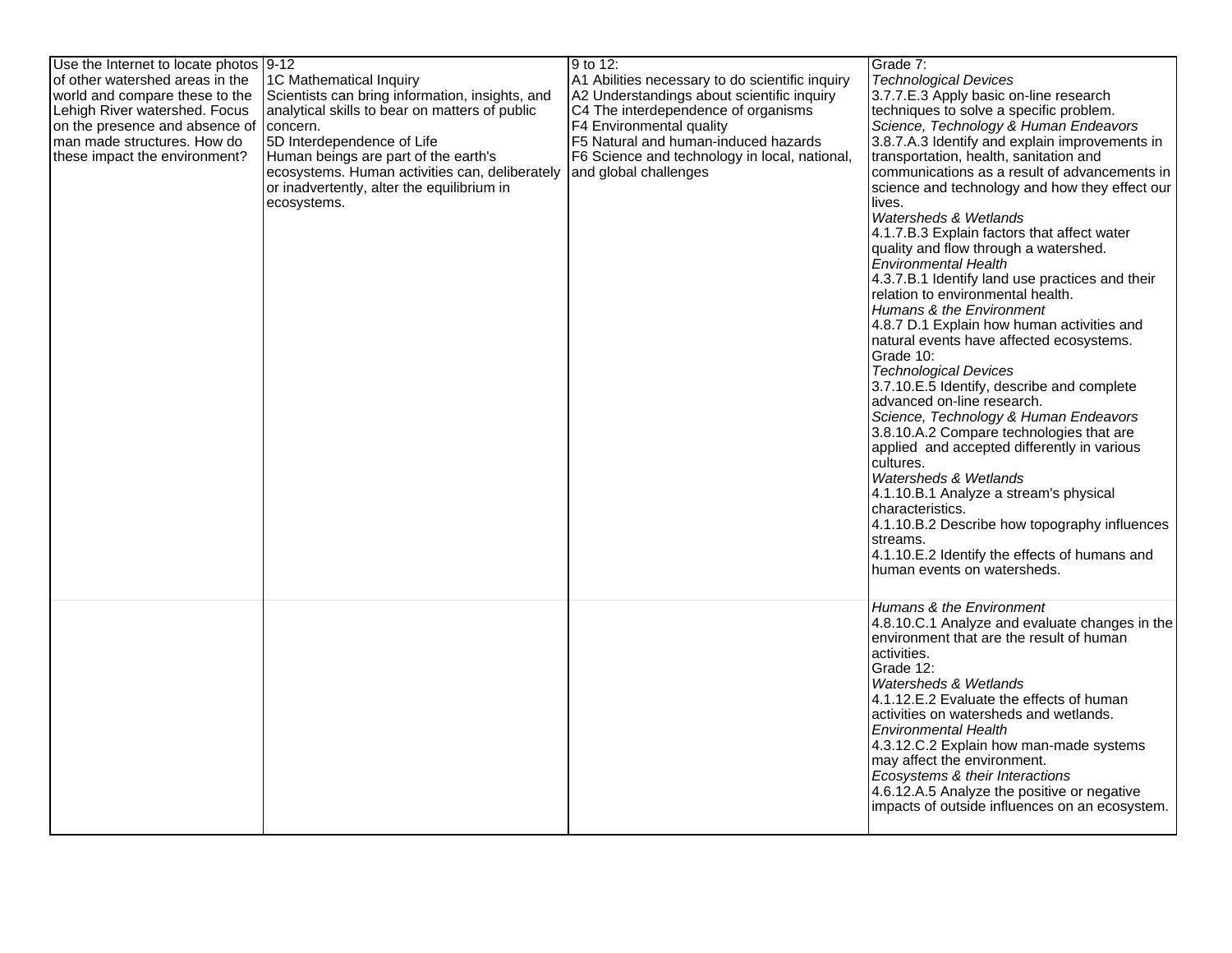| Explore current research in earth<br>and environmental science<br>through LEO Data Collection<br>Activities in the areas of water<br>quality, seismology, and<br>meteorology.                                                                                                                 |                                                                                                                                                                                                                                                                                                          | 9 to 12:<br>A1 Abilities necessary to do scientific inquiry<br>A2 Understandings about scientific inquiry<br>E2 Understandings about science and<br>technology                                                                                                                                                                     |                                                                                                                                                                                                                                                                                                                                                                                                                                                                        |
|-----------------------------------------------------------------------------------------------------------------------------------------------------------------------------------------------------------------------------------------------------------------------------------------------|----------------------------------------------------------------------------------------------------------------------------------------------------------------------------------------------------------------------------------------------------------------------------------------------------------|------------------------------------------------------------------------------------------------------------------------------------------------------------------------------------------------------------------------------------------------------------------------------------------------------------------------------------|------------------------------------------------------------------------------------------------------------------------------------------------------------------------------------------------------------------------------------------------------------------------------------------------------------------------------------------------------------------------------------------------------------------------------------------------------------------------|
| Which Way is North?<br>http://www.leo.lehigh.edu/enviros<br>ci/geology/wwn/index.html<br>Pay attention to differences in<br>the topography to determine<br>which way is north.                                                                                                                |                                                                                                                                                                                                                                                                                                          | 5 to 8:<br>A1 Abilities necessary to do scientific inquiry<br>A2 Understandings about scientific inquiry<br>C4 Populations and ecosystems<br>D1 Structure of the earth system                                                                                                                                                      | Grade 10:<br>Inquiry & Design<br>3.2.10.B.3 Use process skills to make<br>inferences and predictions using collected<br>information and to communicate, using<br>space/time relationships, defining operationally.                                                                                                                                                                                                                                                     |
| <b>Geologic Explorations</b><br>http://www.leo.lehigh.edu/enviros<br>ci/geology/geo/index.html<br>Pay attention to unique geologic<br>features. How is the topography<br>different at each location? How<br>is it similar? What types of<br>physical features do you notice?                  |                                                                                                                                                                                                                                                                                                          |                                                                                                                                                                                                                                                                                                                                    | Grade 10:<br><b>Unifying Themes</b><br>3.1.10.C.1 Examine and describe recurring<br>patterns that form the basis of biological<br>classification, chemical periodicity, geological<br>order and astronomical order.                                                                                                                                                                                                                                                    |
| Dino Inquiry<br>http://www.leo.lehigh.edu/enviros 5A Diversity of Life<br>ci/geology/dino/index.html<br>Examine the characteristics of<br>the dinosaur fossils.<br>Predict a bone's function based<br>on your structural observations.<br>What similarities and differences<br>do you notice? | K-2<br>Some animals and plants are alike in the way<br>they look and in the things they do, and others<br>are very different from one another.<br>$3-5$<br>5F Evolution of Life<br>Fossils can be compared to one another and to<br>living organisms according to their similarities<br>and differences. | $K-4$ :<br>A1 Abilities necessary to do scientific inquiry<br>A2 Understandings about scientific inquiry<br>C1 The characteristics of organisms<br>$5 - 8$ :<br>A1 Abilities necessary to do scientific inquiry<br>A2 Understandings about scientific inquiry<br>C1 Structure and function of living systems<br>D2 Earth's history | Grade 4:<br><b>Biological Sciences</b><br>3.3.4.B.2 Determine how different parts of a<br>living thing work together to make the organism<br>function.<br>Grade 7:<br>3.3.7.A.1 Describe how the structures of living<br>things help them function in unique ways.<br>Grade 12:<br>3.3.12.B.3 Evaluate relationships between<br>structure and functions of different anatomical<br>parts given their structure.                                                        |
| Minerals Activity 1<br>http://www.leo.lehigh.edu/enviros<br>ci/geology/rocks/minerals5.html<br>Classify the minerals you just<br>observed according to color,<br>streak, hardness, luster,<br>cleavage, and fracture.                                                                         |                                                                                                                                                                                                                                                                                                          | 5 to 8:<br>A1 Abilities necessary to do scientific inquiry                                                                                                                                                                                                                                                                         | Grade 7:<br><b>Unifying Themes</b><br>3.1.7.C.1 Identify different forms of patterns and<br>use them to group and classify specific objects.<br>Grade 10:<br><b>Unifying Themes</b><br>3.1.10.C.1 Examine and describe recurring<br>patterns that form the basis of biological<br>classification, chemical periodicity, geological<br>order and astronomical order.<br><b>Earth Sciences</b><br>3.5.10.A.7 Describe and identify major types of<br>rocks and minerals. |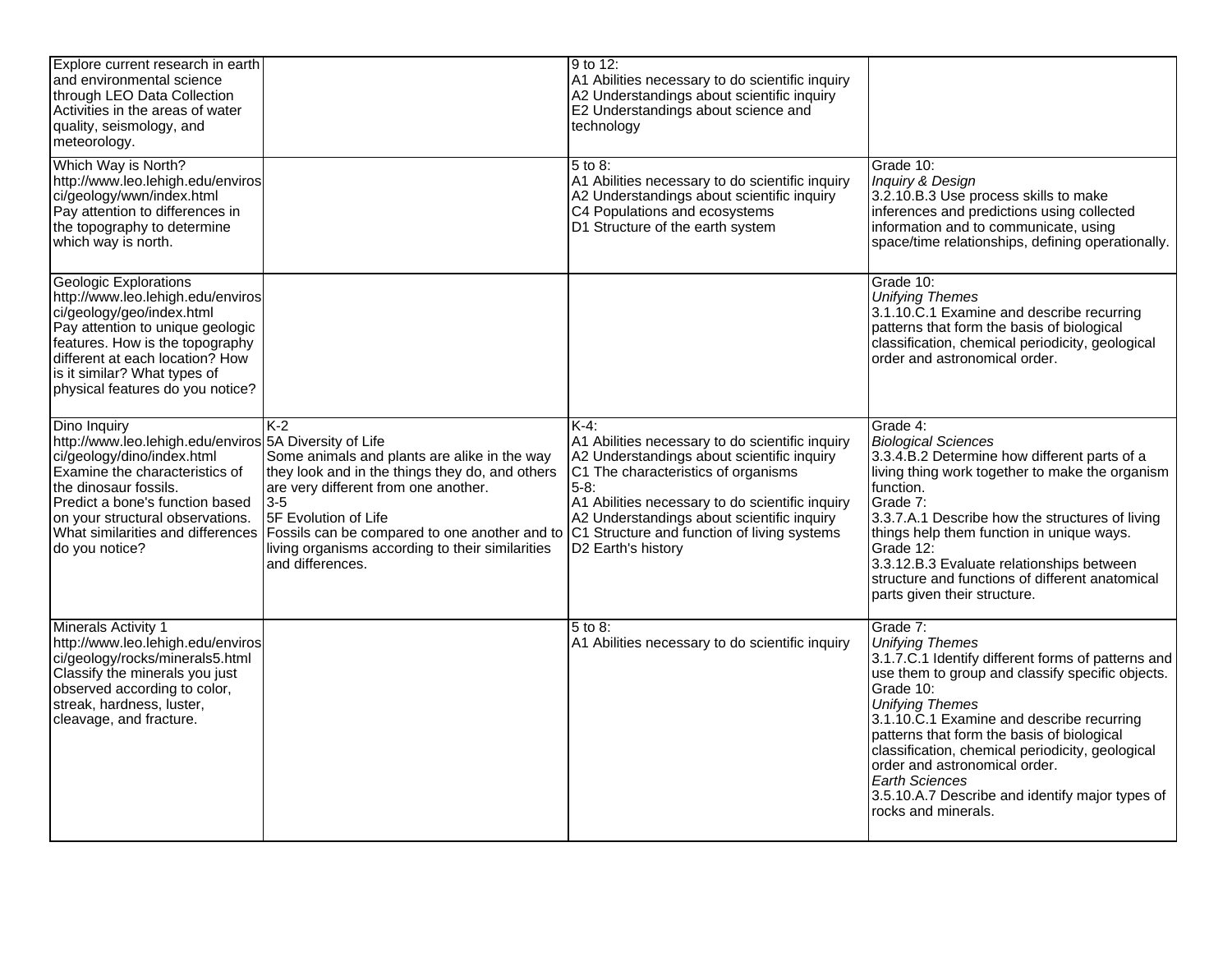| Minerals Activity 2<br>http://www.leo.lehigh.edu/enviros<br>ci/geology/rocks/minerals6.html<br>What are the common purposes<br>of minerals you observed?<br>Where can be find minerals in<br>our homes, schools, etc?                                                                                    |                                                                                                                                                                                                                                                                                                                                                                                                                              | $5$ to 8:<br>A1 Abilities necessary to do scientific inquiry                                   | Grade 7:<br><b>Earth Sciences</b><br>3.5.7.B.3 Explain the value and uses of different<br>earth resources.                                                                                                                                                                                                                                                                                                                                                                                                                   |
|----------------------------------------------------------------------------------------------------------------------------------------------------------------------------------------------------------------------------------------------------------------------------------------------------------|------------------------------------------------------------------------------------------------------------------------------------------------------------------------------------------------------------------------------------------------------------------------------------------------------------------------------------------------------------------------------------------------------------------------------|------------------------------------------------------------------------------------------------|------------------------------------------------------------------------------------------------------------------------------------------------------------------------------------------------------------------------------------------------------------------------------------------------------------------------------------------------------------------------------------------------------------------------------------------------------------------------------------------------------------------------------|
| What are rocks<br>ci/geology/rocks/rocks1.html<br>What do you notice about the<br>rock?<br>What is it made of?                                                                                                                                                                                           | $3 - 5$<br>http://www.leo.lehigh.edu/enviros 4C Processes That Shape the Earth<br>Rock is composed of different combinations of<br>minerals.<br>6-8<br>4C Sedimentary rock buried deep enough may<br>be reformed by pressure and heat Rock<br>bears evidence of the minerals, temperatures,<br>and forces that created it.                                                                                                   | 5 to 8:<br>A1 Abilities necessary to do scientific inquiry                                     | Grade 7:<br><b>Unifying Themes</b><br>3.1.7.C.1 Identify different forms of patterns and<br>use them to group and classify specific objects.<br>Grade 10:<br>3.1.10.C.1 Examine and describe recurring<br>patterns that form the basis of biological<br>classification, chemical periodicity, geological<br>order and astronomical order.                                                                                                                                                                                    |
| Rocks: Major Categories<br>ci/geology/rocks/rocks2.html<br>Use the following Websites to<br>observe, identify and classify<br>sedimentary, igneous and<br>metamorphic rocks. Where are<br>they found? Give common<br>examples of each type. What are rock.<br>the common minerals found in<br>each type? | 16-8<br>http://www.leo.lehigh.edu/enviros 4C Processes That Shape the Earth Sediments   A1 Abilities necessary to do scientific inquiry<br>of sand and smaller particles are gradually<br>buried and are cemented together by dissolved<br>minerals to form solid rock again.<br>Sedimentary rock buried deep enough may be<br>reformed by pressure and heat, perhaps<br>melting and recrystallizing into different kinds of | 5 to 8:<br>D1 Structure of the earth system                                                    | Grade 7:<br><b>Earth Sciences</b><br>3.5.7.A.2 Describe the processes involved in<br>the creation of geologic features and that these<br>processes seen today are similar to those in the<br>past.<br>Grade 10:<br><b>Unifying Themes</b><br>3.1.10.C.1 Examine and describe recurring<br>patterns that form the basis of biological<br>classification, chemical periodicity, geological<br>order and astronomical order.<br><b>Earth Sciences</b><br>3.5.10.A.7 Describe and identify major types of<br>rocks and minerals. |
| Rocks: Classifying Activity<br>ci/geology/rocks/rocks3.html<br>Make notes on color, minerals,<br>type, and other features.                                                                                                                                                                               | 3-5<br>http://www.leo.lehigh.edu/enviros 4C Processes That Shape the Earth<br>Rock is composed of different combinations of<br>minerals.                                                                                                                                                                                                                                                                                     | 5 to 8:<br>A1 Abilities necessary to do scientific inquiry<br>D1 Structure of the earth system | Grade 7:<br>Inquiry & Design<br>3.2.7.B.3 Communicate, use space/time<br>relationships, define operationally, raise<br>questions, formulate hypotheses, test and<br>experiment.<br>Grade 10:<br><b>Earth Sciences</b><br>3.5.10.A.7 Describe and identify major types of<br>rocks and minerals.                                                                                                                                                                                                                              |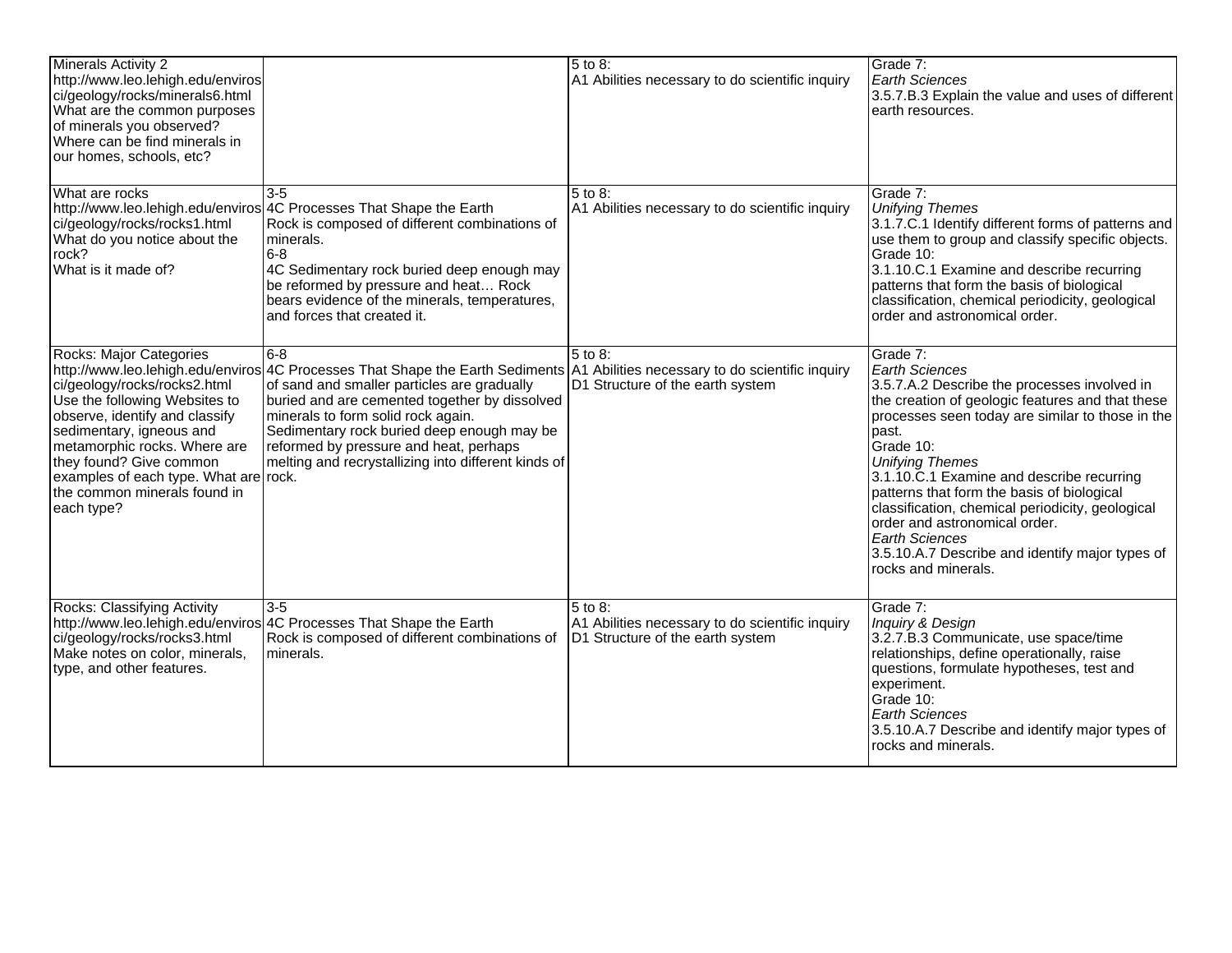| Rocks: Are they all related?<br>ci/geology/rocks4.html<br>Are igneous, metamorphic and<br>sedimentary rock all related?<br>Write your hypothesis and<br>provide a two sentence<br>explanation for it.                                                                                                  | 8-6<br>http://www.leo.lehigh.edu/enviros 4C Processes That Shape the Earth<br>Sediments of sand and smaller particles are<br>gradually buried and are cemented together by<br>dissolved minerals to form solid rock again.<br>Sedimentary rock buried deep enough may be<br>reformed by pressure and heat, perhaps<br>melting and recrystallizing into different kinds of<br>rock.         | $\overline{5}$ to 8:<br>A1 Abilities necessary to do scientific inquiry                                                                                                                                       | Grade 7:<br><b>Earth Sciences</b><br>3.5.7.A.4 Explain how the rock cycle affected<br>rock formations in the state of PA.<br>Grade 10:<br>3.5.10.A.7 Describe and identify major types of<br>rocks and minerals.                                                                                                                                                                                                                                                                                                                                                          |
|--------------------------------------------------------------------------------------------------------------------------------------------------------------------------------------------------------------------------------------------------------------------------------------------------------|--------------------------------------------------------------------------------------------------------------------------------------------------------------------------------------------------------------------------------------------------------------------------------------------------------------------------------------------------------------------------------------------|---------------------------------------------------------------------------------------------------------------------------------------------------------------------------------------------------------------|---------------------------------------------------------------------------------------------------------------------------------------------------------------------------------------------------------------------------------------------------------------------------------------------------------------------------------------------------------------------------------------------------------------------------------------------------------------------------------------------------------------------------------------------------------------------------|
| Rock Cycle<br>ci/geology/rocks/rocks5.html<br>Choose two activities to make<br>sense of the rock cycle.                                                                                                                                                                                                | $3-5$<br>http://www.leo.lehigh.edu/enviros 4C Processes That Shape the Earth<br>Waves, wind, water, and ice shape and<br>reshape the earth's land surface by eroding<br>rock and soil in some area and depositing them<br>in other areas, sometimes in seasonal layers.                                                                                                                    |                                                                                                                                                                                                               | Grade 7:<br><b>Earth Sciences</b><br>3.5.7.A.4 Explain how the rock cycle affected<br>rock formations in the state of PA.                                                                                                                                                                                                                                                                                                                                                                                                                                                 |
| Lehigh River Photojournal<br>Headwaters to Lehigh Gorge<br>http://www.leo.lehigh.edu/enviros<br>index.html<br>How do depth and width of the<br>river change as it flows<br>throughout the watershed?                                                                                                   | $3-5$<br>11C Constancy & Change<br>Some features of things may stay the same<br>ci/watershed/pjournal/section1/6/ even when other features change.<br>Things change in steady, repetitive, or irregular<br>ways - or sometimes in more than one way at<br>the same time. Often the best way to tell which<br>kinds of change are happening is to make a<br>table or graph of measurements. | 5 to 8:<br>A1 Abilities necessary to do scientific inquiry                                                                                                                                                    | Grade 10:<br>Watersheds & Wetlands<br>4.1.10.A.2 Describe changes by tracing a<br>specific river's origin back to its headwaters<br>including its major tributaries.<br>4.1.10.B.1 Analyze a stream's physical<br>characteristics.<br>Grade 12:<br>4.1.12.A.3 Compare and contrast the physical<br>differences found in the stream continuum from<br>headwater to mouth.                                                                                                                                                                                                  |
| Lehigh River Photojournal<br>Jim Thorpe to Walnutport<br>ci/watershed/pjournal/section1/7/<br>index.html<br>In what other areas of the Lehigh 6-8<br>River watershed would you<br>expect to find similar wildlife?<br>How is this area similar to or<br>different from other watershed<br>areas in PA? | $3-5$<br>5D Interdependence of Life<br>http://www.leo.lehigh.edu/enviros For any particular environment, some kinds of<br>plants and animals survive well, some survive<br>less well, and some cannot survive at all.<br>In any particular environment, the growth and<br>survival of organisms depend on the physical<br>consitions.                                                      | $\overline{5}$ to 8:<br>A1 Abilities necessary to do scientific inquiry<br>C4 Populations and ecosystems<br>l 9 to 12:<br>A1 Abilities necessary to do scientific inquiry<br>C4 The independence of organisms | Grade 7:<br><b>Watersheds &amp; Wetlands</b><br>4.1.7.C.2 Explain how the physical components<br>of aquatic systems influence the organisms that<br>live there in terms of size, shape and physical<br>adaptations.<br>Grade 10:<br>4.1.10.C.1 Describe and explain the physical<br>factors that affect a stream and the organisms<br>living there.<br>4.1.10.C.2 Identify terrestrial and aquatic<br>organisms that live in a watershed.<br>4.1.10.C.4 Identify the types of organisms that<br>would live in a stream based on the stream's<br>physical characteristics. |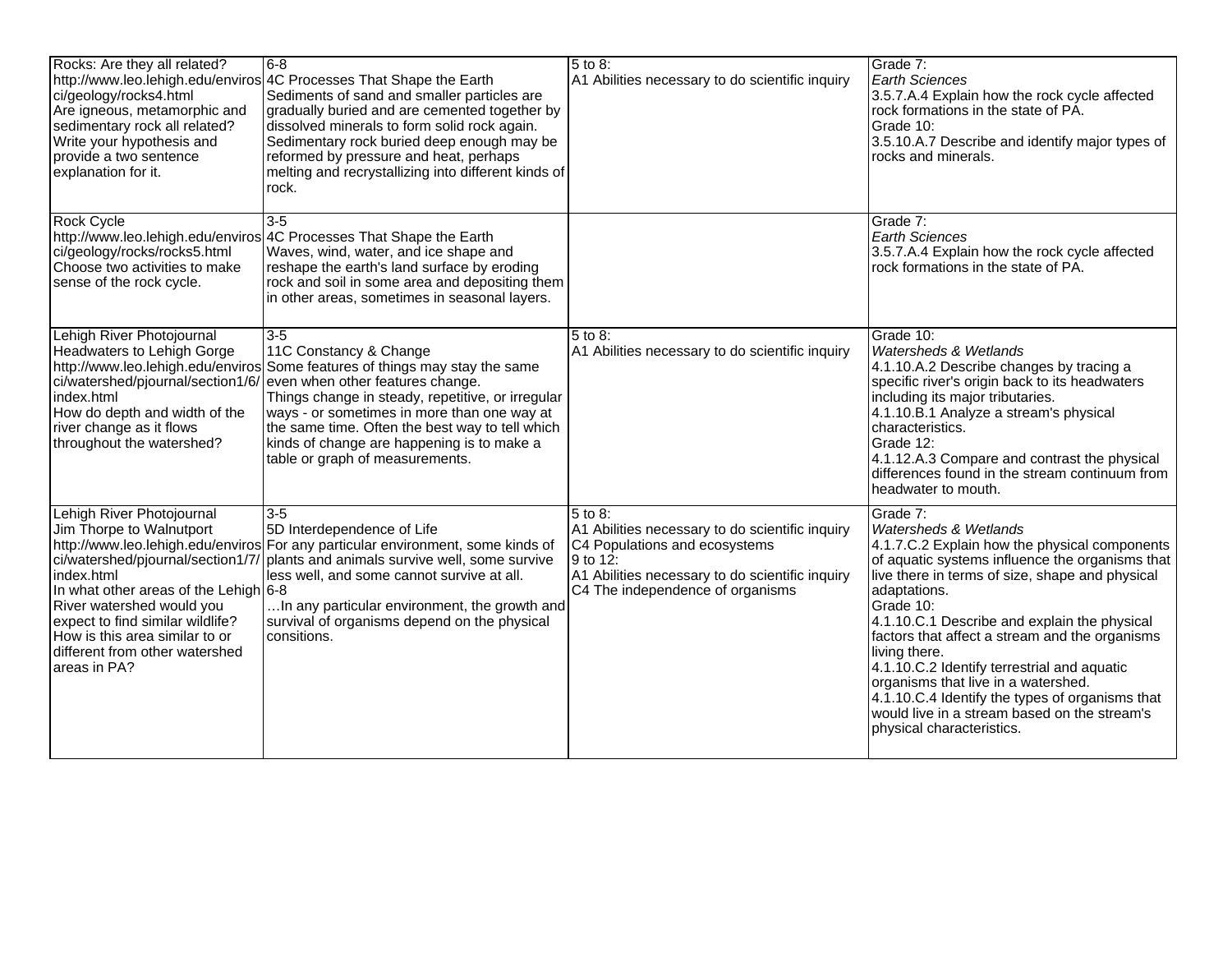| Lehigh River Photojournal<br>Treichler's to Allentown<br>index.html<br>If the dam breaks what would<br>happen? | l6-8<br>3B Design & Systems<br>http://www.leo.lehigh.edu/enviros All technologies have effects other than those<br>ci/watershed/pjournal/section1/2/ intended by the design, some of which may<br>have been predictable and some not. In either<br>case, these side effects may turn out to be<br>unaccptable to some of the population and<br>therefore lead to conflict between groups.<br>3C Issues in Technology<br>New technologies increase some risks and<br>decrease others. Some of the same<br>technologies that have improved the length and F5 Natural and human-induced hazards<br>quality of life for some people have also<br>brought new risks.<br>$9 - 12$<br>5D Interdependence of Life<br>Ecosystems can be reasonably stable over<br>hundreds or thousands of years.  If a disaster<br>such as flood or fire occurs, the damaged<br>ecosystem is likely to recover in stages that<br>eventually result in a system similar to the<br>original one. | 5 to 8:<br>A1 Abilities necessary to do scientific inquiry<br>B3 Transfer of energy<br>E2 Understandings about science and<br>technology<br>F4 Risks and benefits<br>F5 Science and technology in society<br>l 9 to 12:<br>A1 Abilities necessary to do scientific inquiry<br>E2 Understandings about science and<br>technology<br>F6 Science and technology in local, national,<br>and global challenges | Grade 7:<br>Inquiry & Design<br>3.2.7.2 Answer "What if" questions based on<br>observation, inference or prior knowledge or<br>experience.<br><b>Environmental Health</b><br>4.3.7.B.2 Describe how natural disasters affect<br>environmental health.<br>Grade 10:<br>Inquiry & Design<br>3.2.10.B.3 Use process skills to make<br>inferences and predictions using collected<br>information and to communicate, using<br>space/time relationships, defining operationally.<br>Watersheds & Wetlands<br>4.1.10.E.2 Identify the effects of humans and<br>human events on watersheds.<br>4.6.10.A.9 Identify a specific environmental<br>impact and predict what change may take place<br>to affect homeostasis.<br>Grade 12:<br>Watersheds & Wetlands<br>4.1.12.E.2 Evaluate the effects of human<br>activities on watersheds and wetlands. |
|----------------------------------------------------------------------------------------------------------------|------------------------------------------------------------------------------------------------------------------------------------------------------------------------------------------------------------------------------------------------------------------------------------------------------------------------------------------------------------------------------------------------------------------------------------------------------------------------------------------------------------------------------------------------------------------------------------------------------------------------------------------------------------------------------------------------------------------------------------------------------------------------------------------------------------------------------------------------------------------------------------------------------------------------------------------------------------------------|-----------------------------------------------------------------------------------------------------------------------------------------------------------------------------------------------------------------------------------------------------------------------------------------------------------------------------------------------------------------------------------------------------------|---------------------------------------------------------------------------------------------------------------------------------------------------------------------------------------------------------------------------------------------------------------------------------------------------------------------------------------------------------------------------------------------------------------------------------------------------------------------------------------------------------------------------------------------------------------------------------------------------------------------------------------------------------------------------------------------------------------------------------------------------------------------------------------------------------------------------------------------|
|----------------------------------------------------------------------------------------------------------------|------------------------------------------------------------------------------------------------------------------------------------------------------------------------------------------------------------------------------------------------------------------------------------------------------------------------------------------------------------------------------------------------------------------------------------------------------------------------------------------------------------------------------------------------------------------------------------------------------------------------------------------------------------------------------------------------------------------------------------------------------------------------------------------------------------------------------------------------------------------------------------------------------------------------------------------------------------------------|-----------------------------------------------------------------------------------------------------------------------------------------------------------------------------------------------------------------------------------------------------------------------------------------------------------------------------------------------------------------------------------------------------------|---------------------------------------------------------------------------------------------------------------------------------------------------------------------------------------------------------------------------------------------------------------------------------------------------------------------------------------------------------------------------------------------------------------------------------------------------------------------------------------------------------------------------------------------------------------------------------------------------------------------------------------------------------------------------------------------------------------------------------------------------------------------------------------------------------------------------------------------|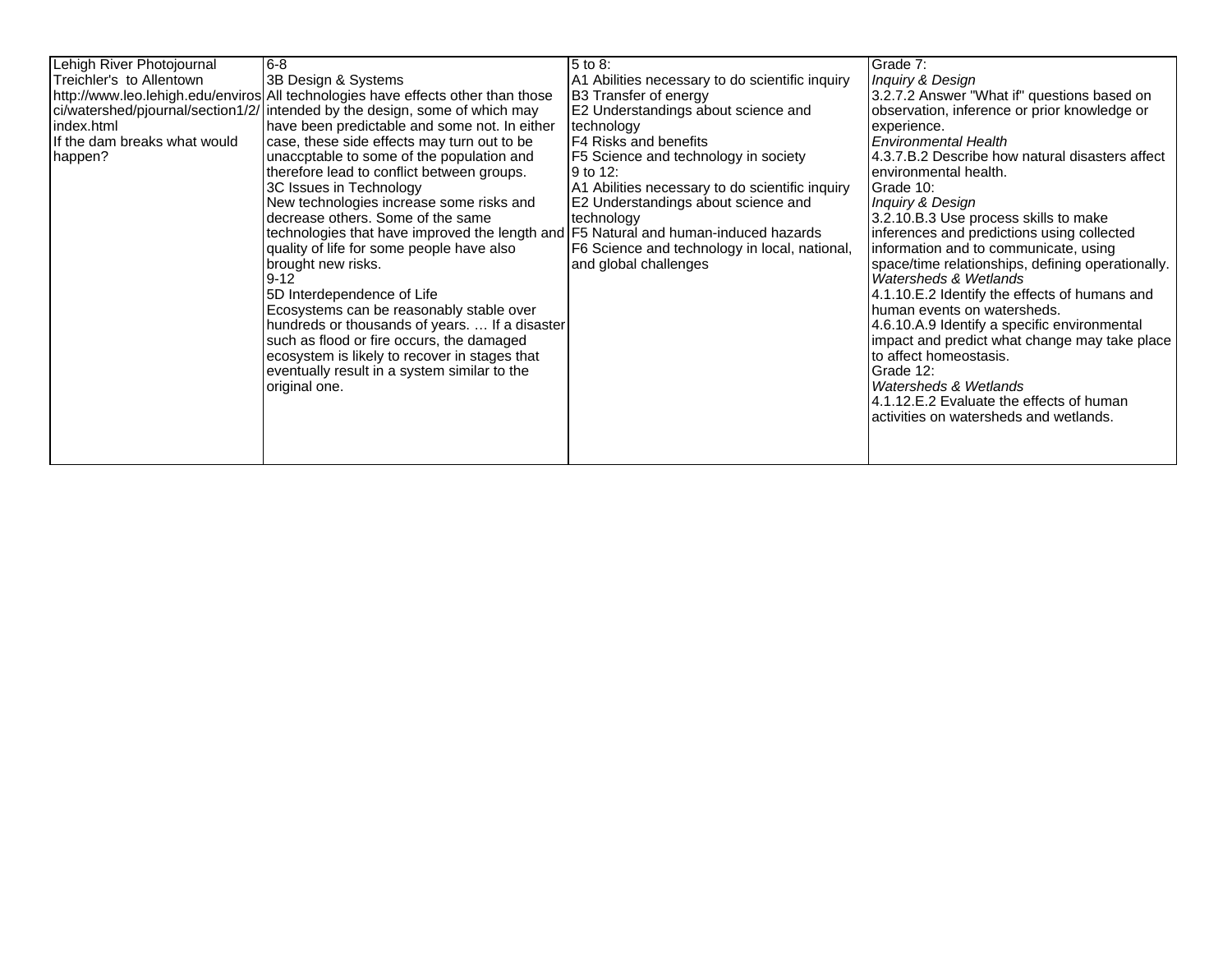| <b>Fish Kills</b>                                       | 8-16                                                                    | 5 to 8:                                         | Grade 7:                                                                               |
|---------------------------------------------------------|-------------------------------------------------------------------------|-------------------------------------------------|----------------------------------------------------------------------------------------|
| http://www.leo.lehigh.edu/enviros 1B Scientific Inquiry |                                                                         | A1 Abilities necessary to do scientific inquiry | <b>Unifying Themes</b>                                                                 |
| ci/watershed/riverexp/fishkills.ht                      | Scientists differ greatly in what phenomena                             | A2 Understandings about scientific inquiry      | 3.1.7.E.3 Describe the effect of making a                                              |
| ml                                                      | they study and how they go about their work.                            | C4 Populations and ecosystems                   | change in one part of a system on the system                                           |
| What would happen if a fish kill                        | Although there is no fixed set of steps that all                        | F2 Populations, resources, and environments     | as a whole.                                                                            |
| happened in your watershed                              | scientists follow, scientific investigations usually F3 Natural hazards |                                                 | Inquiry & Design                                                                       |
| area?                                                   | involve the collection of relevant evidence, the                        | G1 Science as a human endeavor                  | 3.2.7.A.2 Answer "What if" questions based on                                          |
|                                                         | use of logical reasoning, and the application of                        | IG2 Nature of science                           | observation, inference or prior knowledge or                                           |
|                                                         | imagination in devising hypotheses and                                  |                                                 | experience.                                                                            |
|                                                         | explanations to make sense of the collected                             |                                                 | 3.2.7.B.2 Describe relationships by making                                             |
|                                                         | levidence.                                                              |                                                 | inferences and predictions.                                                            |
|                                                         | 12E Critical-Response Skills                                            |                                                 | 3.2.7.D.2 Define all aspects of the problem,                                           |
|                                                         | Be aware that there may be more than one                                |                                                 | necessary information and questions that must                                          |
|                                                         | good way to interpret a given set of findings.                          |                                                 | be answered.                                                                           |
|                                                         | $ 9 - 12 $                                                              |                                                 | 3.2.7.D.3 Propose the best solution.                                                   |
|                                                         | E4 Insist that the critical assumption behind any                       |                                                 | 3.2.7.D.6 Explain the results, present                                                 |
|                                                         | line of reasoning be made explicit so that the                          |                                                 | improvements, identify and infer the impacts of                                        |
|                                                         | validity of the position being taken-whether                            |                                                 | the solution.                                                                          |
|                                                         | one's own or that of others-can be judged.                              |                                                 | <b>Earth Sciences</b>                                                                  |
|                                                         |                                                                         |                                                 | 3.5.7.D.5 Identify ocean and shoreline features.                                       |
|                                                         |                                                                         |                                                 | <b>Technological Devices</b>                                                           |
|                                                         |                                                                         |                                                 | 3.7.7.E.3 Apply basic on-line research                                                 |
|                                                         |                                                                         |                                                 | techniques to solve a specific problem.                                                |
|                                                         |                                                                         |                                                 | Science, Technology & Human Endeavors                                                  |
|                                                         |                                                                         |                                                 | 3.8.7.B.2 Identify and describe the resources                                          |
|                                                         |                                                                         |                                                 | necessary to solve a selected problem in a                                             |
|                                                         |                                                                         |                                                 | community and improve the quality of life.<br>Threatened, Endangered & Extinct Species |
|                                                         |                                                                         |                                                 | 4.7.7.C.1 Identify natural or human impacts that                                       |
|                                                         |                                                                         |                                                 |                                                                                        |
|                                                         |                                                                         |                                                 |                                                                                        |
|                                                         |                                                                         |                                                 |                                                                                        |
|                                                         |                                                                         |                                                 | cause habitat loss.                                                                    |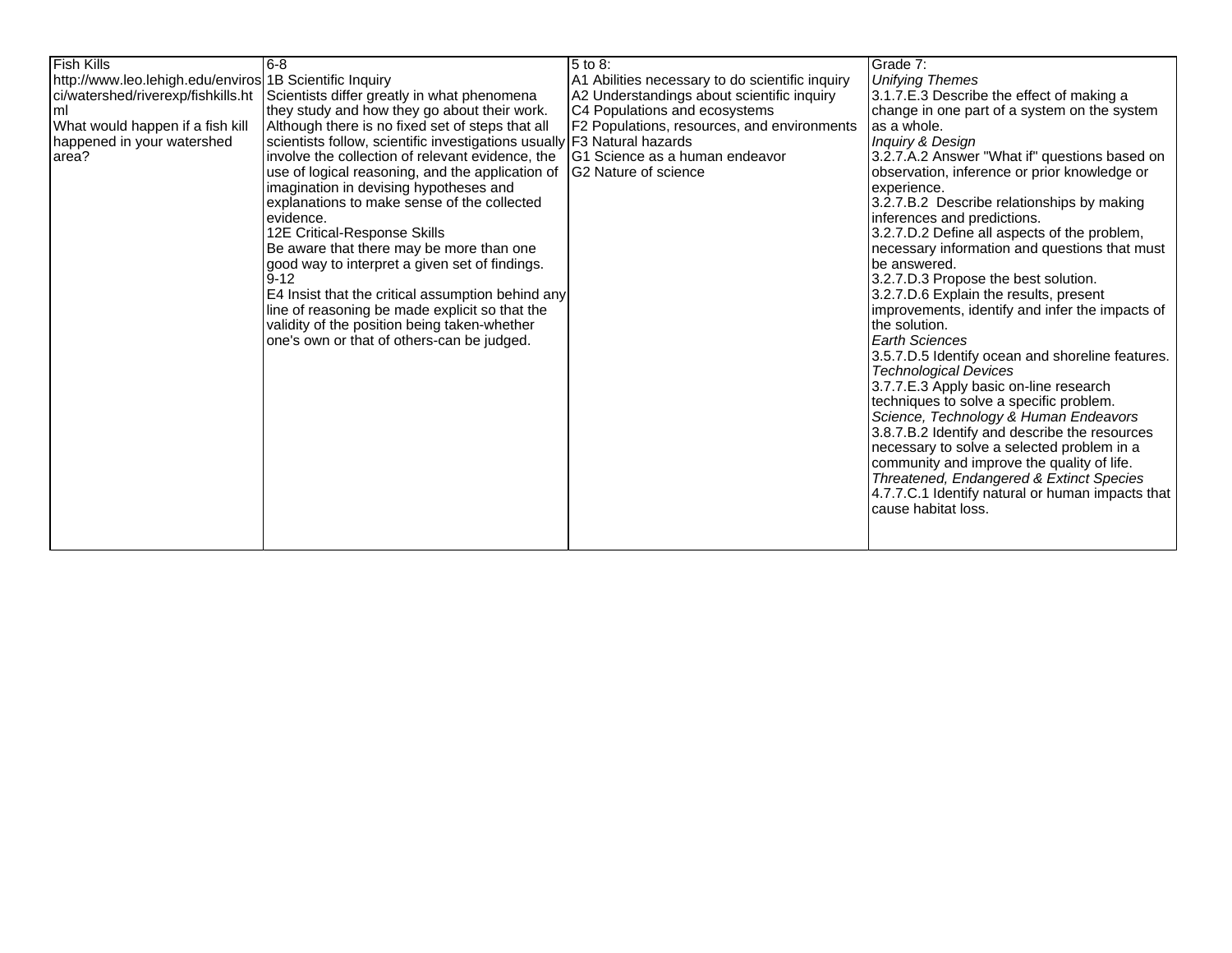|  | 4.7.7.C.2 Explain how habitat loss can affect the<br>interaction among species and the population of<br>a species.<br>Humans & the Environment<br>4.8.7.D.1 Explain how human activities and<br>natural events have affected ecosystems.<br>Grade 10:<br>Inquiry & Design<br>3.2.10.B.3 Use process skills to make<br>inferences and predictions using collected<br>information and to communicate, using<br>space/time relationships, defining operationally.<br>3.2.10.C.6 Judge the significance of<br>experimental information using a variety of<br>analytic methods.<br>3.2.10.C.7 Suggest additional steps that might<br>be done experimentally.<br>3.2.10.D.1 Examine the problem, rank all<br>necessary information and all questions that<br>must be answered.<br>3.2.10.D.2 Propose and analyze a solution.<br>3.2.10.D.5 Communicate the process and<br>evaluate and present the impacts of the<br>solution.<br>Science, Technology & Human Endeavors<br>3.8.10.C.3 Compare and contrast potential<br>solutions to technological, social, economic and<br>environmental problems.<br>4.6.10.A.9 Identify a specific environmental<br>impact and predict what change may take place<br>to affect homeostasis. |
|--|--------------------------------------------------------------------------------------------------------------------------------------------------------------------------------------------------------------------------------------------------------------------------------------------------------------------------------------------------------------------------------------------------------------------------------------------------------------------------------------------------------------------------------------------------------------------------------------------------------------------------------------------------------------------------------------------------------------------------------------------------------------------------------------------------------------------------------------------------------------------------------------------------------------------------------------------------------------------------------------------------------------------------------------------------------------------------------------------------------------------------------------------------------------------------------------------------------------------------|
|  | Grade 12:<br>Science, Technology & Human Endeavors<br>3.8.12.C.1 Propose solutions to specific<br>scientific and technological applications,<br>identifying possible financial considerations<br>3.8.12.C.2 Analyze scientific and technological<br>solutions through the use of risk/benefit<br>analysis.<br>Ecosystems & Their Interactions<br>4.6.12.A.5 Analyze the positive and negative<br>impacts of outside influences on an ecosystem.<br>4.6.12.C.3 Analyze effects of human action on<br>an ecosystem.<br>Environmental Laws & Regulations<br>4.9.12.A.1 Analyze and explain how issues lad<br>to environmental law or regulation.<br>4.9.12.A.2 Compare and contrast environmental<br>laws and regulations that may have a positive or<br>negative impact on the environment and the<br>economy.                                                                                                                                                                                                                                                                                                                                                                                                             |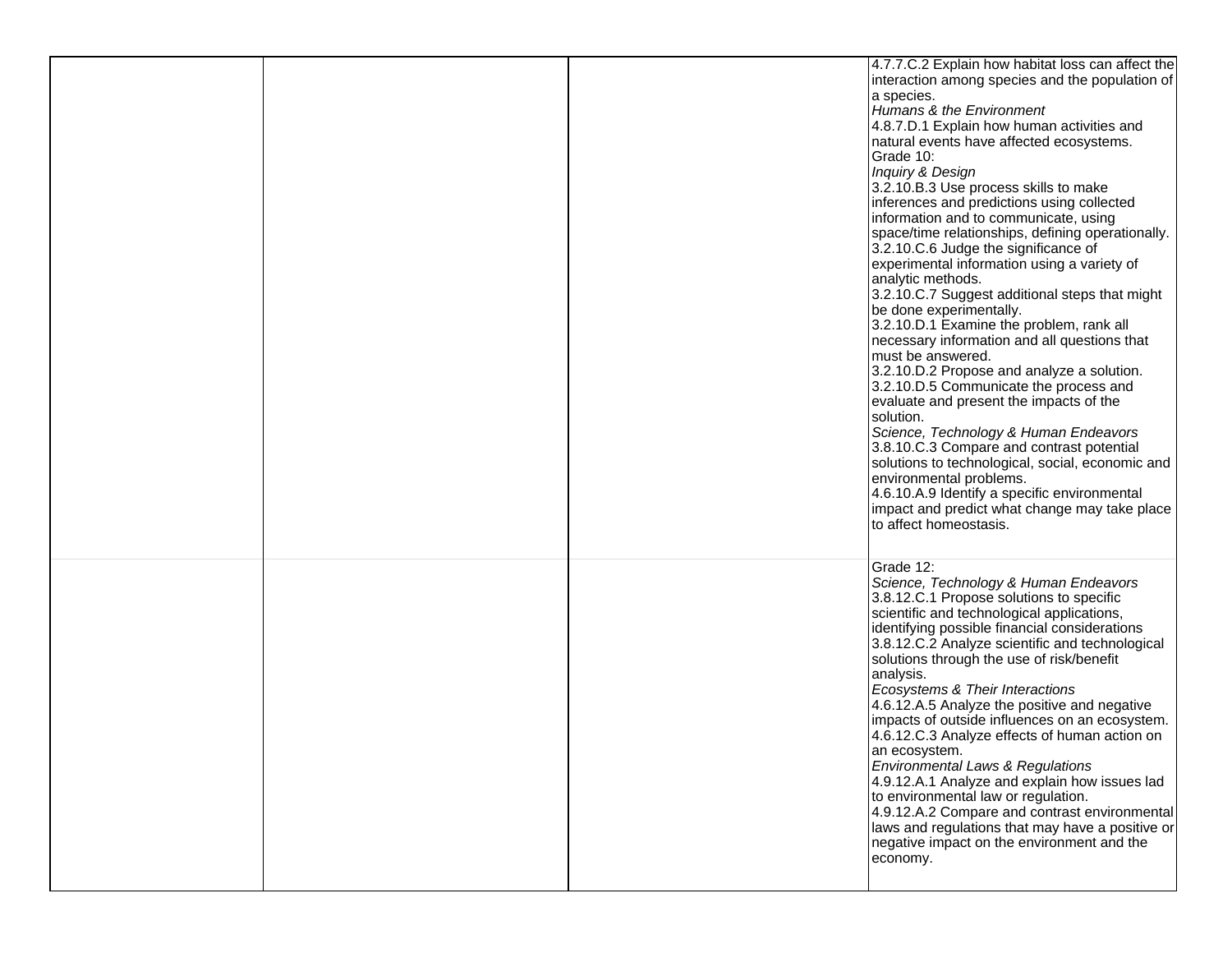| Introduction and Purpose          | 6-8                                                                                                                        | 5 to 8:                                         | Grade 7:                                          |
|-----------------------------------|----------------------------------------------------------------------------------------------------------------------------|-------------------------------------------------|---------------------------------------------------|
|                                   | http://www.leo.lehigh.edu/enviros 4C Processes that Shape the Earth                                                        | A1 Abilities necessary to do scientific inquiry | Inquiry & Design                                  |
|                                   | ci/weather/bitsofbiomes/introduct Human activities, such as reducing the amount A2 Understandings about scientific inquiry |                                                 | 3.2.7.B.2 Describe relationships by making        |
| ion_and_purpose.htm               | of forest cover, increasing the amount and                                                                                 | C3 Regulation and behavior                      | inferences and predictions.                       |
| Do selected cities really exhibit | variety of chemicals released into the                                                                                     | C4 Populations and ecosystems                   | 3.2.7.B.3 Communicate, use space/time             |
| the characteristic climatic       | atmosphere, and intensive farming, have                                                                                    | E2 Understandings about science and             | relationships, define operationally, raise        |
| conditions of their defined       | changed the earth's land, oceans, and                                                                                      | technology                                      | questions, formulate hypotheses, test and         |
| biome?                            | atmosphere. Some of these changes have                                                                                     | F2 Populations, resources, and environments     | experiment.                                       |
|                                   | decreased the capacity of the environment to                                                                               | F4 Risks and benefits                           | Ecosystems & Their Interactions                   |
|                                   | support some life forms.                                                                                                   | F5 Science and technology in society            | 4.6.7.A.2 Describe and explain the adaptations    |
|                                   | 5D Interdependence of Life                                                                                                 |                                                 | of plants and animals to their environment.       |
|                                   | In any particular environment, the growth and                                                                              |                                                 | 4.6.7.A.3 Demonstrate the dependency of living    |
|                                   | survival of organisms depend on the physical                                                                               |                                                 | components in the ecosystem on the nonliving      |
|                                   | conditions.                                                                                                                |                                                 | components.                                       |
|                                   | 11A Systems                                                                                                                |                                                 | 4.6.7.A.9 Identify the major characteristics of a |
|                                   | A system can include processes as well as                                                                                  |                                                 | biome.                                            |
|                                   | things.                                                                                                                    |                                                 | Grade 10:                                         |
|                                   | Thinking about things as systems means                                                                                     |                                                 | Inquiry & Design                                  |
|                                   | looking for how every part relates to others. The                                                                          |                                                 | 3.2.10.B.3 Use process skills to make             |
|                                   | output from one part of a system can become                                                                                |                                                 | inferences and predictions using collected        |
|                                   | the input to other parts. Such feedback can                                                                                |                                                 | information and to communicate, using             |
|                                   | serve to control what goes on in the system as                                                                             |                                                 | space/time relationships, defining operationally. |
|                                   | a whole.                                                                                                                   |                                                 |                                                   |
|                                   | $9 - 12$                                                                                                                   |                                                 |                                                   |
|                                   | 5D Interdependence of Life                                                                                                 |                                                 |                                                   |
|                                   | Human beings are part of the earth's                                                                                       |                                                 |                                                   |
|                                   | ecosystems. Human activities can, deliberately<br>or inadvertently, alter the equilibrium in                               |                                                 |                                                   |
|                                   | ecosystems.                                                                                                                |                                                 |                                                   |
|                                   |                                                                                                                            |                                                 |                                                   |
|                                   |                                                                                                                            |                                                 |                                                   |
|                                   | 5E Flow of Matter & Energy                                                                                                 |                                                 |                                                   |
|                                   | The amount of life any environment can support                                                                             |                                                 |                                                   |
|                                   | is limited by the available energy, water,                                                                                 |                                                 |                                                   |
|                                   | oxygen, and minerals, and by the ability of the                                                                            |                                                 |                                                   |
|                                   | ecosystems to recycle the residue of dead                                                                                  |                                                 |                                                   |
|                                   | organic materials. Human activities and                                                                                    |                                                 |                                                   |
|                                   | technology can change the flow and reduce the                                                                              |                                                 |                                                   |
|                                   | fertility of the land.                                                                                                     |                                                 |                                                   |
|                                   | 11A1 Systems                                                                                                               |                                                 |                                                   |
|                                   | A system usually has some properties that are                                                                              |                                                 |                                                   |
|                                   | different from those of its parts, but appear                                                                              |                                                 |                                                   |
|                                   | because of the interaction of those parts.                                                                                 |                                                 |                                                   |
|                                   | 11A2 Understanding how things work and                                                                                     |                                                 |                                                   |
|                                   | designing solutions to problems of almost any                                                                              |                                                 |                                                   |
|                                   | kind can be facilitated by systems analysis.                                                                               |                                                 |                                                   |
|                                   |                                                                                                                            |                                                 |                                                   |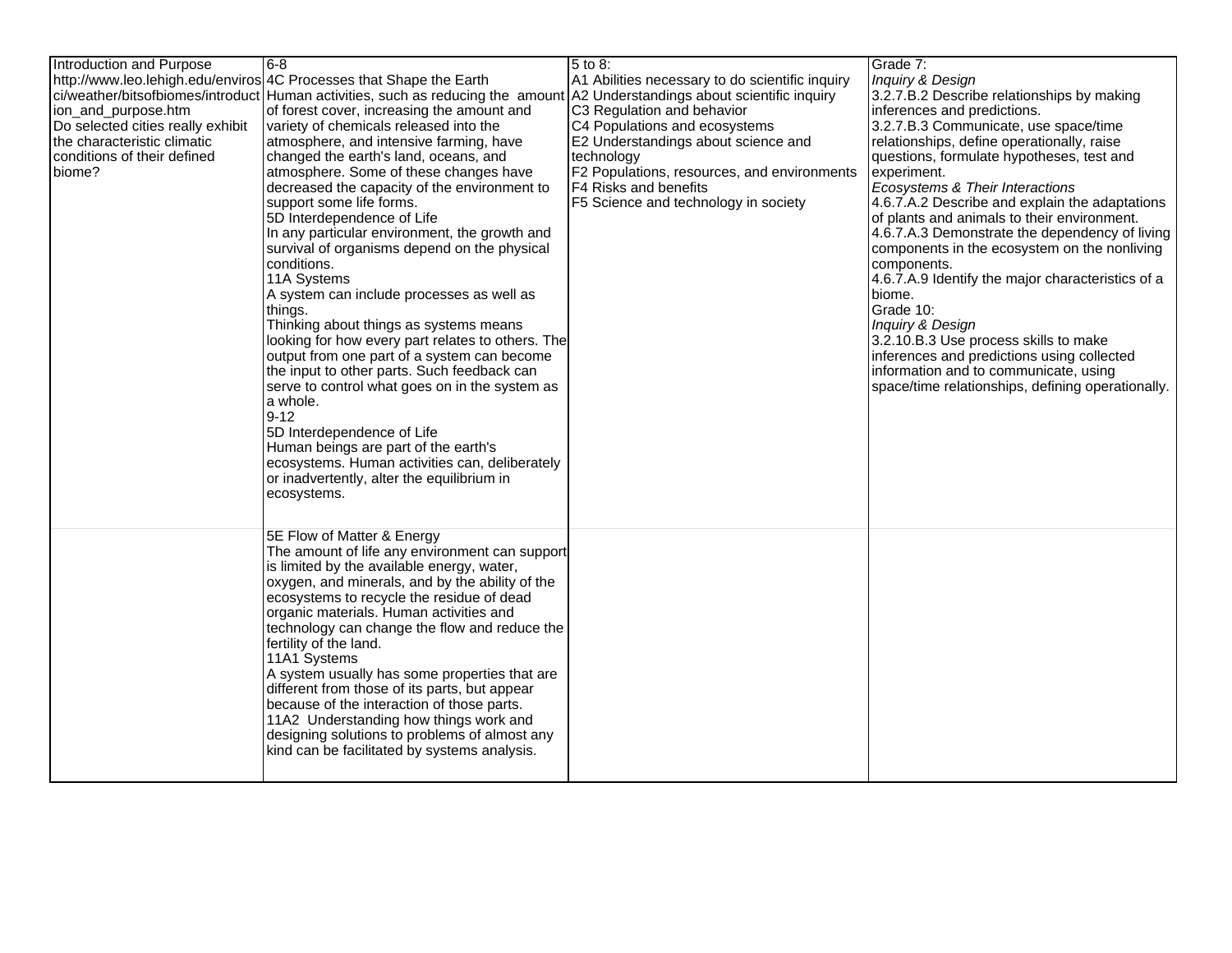| Middle School Student Web                         | 8-16                                                                         | 5 to 8:                                         | Grade 7:                                                                             |
|---------------------------------------------------|------------------------------------------------------------------------------|-------------------------------------------------|--------------------------------------------------------------------------------------|
| Activity                                          | 1C The Science Enterprise                                                    | A1 Abilities necessary to do scientific inquiry | <b>Unifying Themes</b>                                                               |
|                                                   | http://www.leo.lehigh.edu/enviros No matter who does science and mathematics | A2 Understandings about scientific inquiry      | 3.1.7.C.2 Identify repeating structure patterns                                      |
| ci/weather/bitsofbiomes/middle_                   | or invents things, or when they do it, the                                   | D1 Structure of the earth system                | Inquiry & Design                                                                     |
| school_web_activity.htm                           | knowledge and technology that result can                                     | F <sub>3</sub> Natural hazards                  | 3.2.7.C.5 Judge the significance of experimental                                     |
| Collect temp, rain &/or snow,                     | eventually become available to everyone in the                               |                                                 | information in answering the question.                                               |
| humidity, wind dir & speed,                       | world.                                                                       |                                                 | 3.2.7.C.6 Communicate appropriate conclusions                                        |
| barom pressure, and climate                       | Computers have become invaluable in science                                  |                                                 | from the experiment.                                                                 |
| description data per week, per                    | because they speed up and extend people's                                    |                                                 | <b>Technological Devices</b>                                                         |
| yr.                                               | ability to collect, store, compile, and analyze                              |                                                 | 3.7.7.D.5 Apply intermediate skills in utilizing                                     |
| Record data in Excel                              | data, prepare research reports, and share data                               |                                                 | word processing, database and spreadsheet<br>software.                               |
| spreadsheets.<br>Use Excel data to create graphs. | and ideas with investigators all over the world.<br>11C Constancy & Change   |                                                 |                                                                                      |
| Analyze data. Look for patterns.                  | Things that change in cycles, such as the                                    |                                                 | Ecosystems & their Interactions<br>4.6.7.A.9 Identify the major characteristics of a |
|                                                   | seasons or body temperature, can be described                                |                                                 | biome.                                                                               |
|                                                   | by their cycle length or frequency, what the                                 |                                                 | 4.6.7.A.10 Compare and contrast different                                            |
|                                                   | highest and lowest values are, and when they                                 |                                                 | biomes and their characteristics.                                                    |
|                                                   | occur.                                                                       |                                                 | Grade 10:                                                                            |
|                                                   | 12C Manipulation & Observation                                               |                                                 | <b>Uniying Themes</b>                                                                |
|                                                   | Use computers to store and retrieve information                              |                                                 | 3.1.10.C.1 Examine and describe recurring                                            |
|                                                   | and create simple files of their own devising.                               |                                                 | patterns that form the basis of biological                                           |
|                                                   | Read analog and digital meters on instruments                                |                                                 | classification, chemical periodicity, geological                                     |
|                                                   | used to make direct measurementsand                                          |                                                 | order and astronomical order.                                                        |
|                                                   | choose appropriate units for reporting various                               |                                                 | Inquiry & Design                                                                     |
|                                                   | magnitudes.                                                                  |                                                 | 3.2.10.C.5 Organize experimental information                                         |
|                                                   | 12D Communication Skills                                                     |                                                 | using a variety of analytical methods.                                               |
|                                                   | Use tables, charts, and graphs in asking                                     |                                                 | 3.2.10.C.6 Judge the significance of                                                 |
|                                                   | arguments and claims in oral and written                                     |                                                 | experimental information in answering the                                            |
|                                                   | presentations.                                                               |                                                 | question.                                                                            |
|                                                   |                                                                              |                                                 |                                                                                      |
|                                                   |                                                                              |                                                 |                                                                                      |
|                                                   |                                                                              |                                                 | <b>Technological Devices</b>                                                         |
|                                                   |                                                                              |                                                 | 3.7.10.D.4 Apply advanced word processing,<br>database and spreadsheet skills.       |
|                                                   |                                                                              |                                                 | Grade 12:                                                                            |
|                                                   |                                                                              |                                                 | Inquiry & Design                                                                     |
|                                                   |                                                                              |                                                 | 3.2.12.C.4 Organize experimental information                                         |
|                                                   |                                                                              |                                                 | using analytic and descriptive techniques.                                           |
|                                                   |                                                                              |                                                 |                                                                                      |
| Create a world travel booklet                     | The amount of life any environment can support $5$ to 8:                     |                                                 | Grade 7:                                                                             |
| including people, culture,                        | is limited by the available energy, water,                                   | A1 Abilities necessary to do scientific inquiry | Ecosystems & Their Interacations                                                     |
| economics, animals, vegetation.                   | oxygen, and minerals, and by the ability of the                              | C4 Populations and ecosystems                   | 4.6.7.A.10 Compare and contrast different                                            |
|                                                   | ecosystems to recycle the residue of dead                                    | D1 Structure of the earth system                | biomes and their characteristics.                                                    |
|                                                   | organic materials. Human activities and                                      | F5 Science and technology in society            | Humans & the Environment                                                             |
|                                                   | technology can change the flow and reduce the                                |                                                 | 4.8.7.A.1 Explain how people use natural                                             |
|                                                   | fertility of the land.                                                       |                                                 | resources in their environment.                                                      |
|                                                   |                                                                              |                                                 | 4.8.7.A.2 Locate and identify natural resources<br>in different parts of he world.   |
|                                                   |                                                                              |                                                 | Grade 10:                                                                            |
|                                                   |                                                                              |                                                 | 4.8.10.A.2 Compare and contrast the use of                                           |
|                                                   |                                                                              |                                                 | natural resources and the environmental                                              |
|                                                   |                                                                              |                                                 | conditions in several countries.                                                     |
|                                                   |                                                                              |                                                 |                                                                                      |
|                                                   |                                                                              |                                                 |                                                                                      |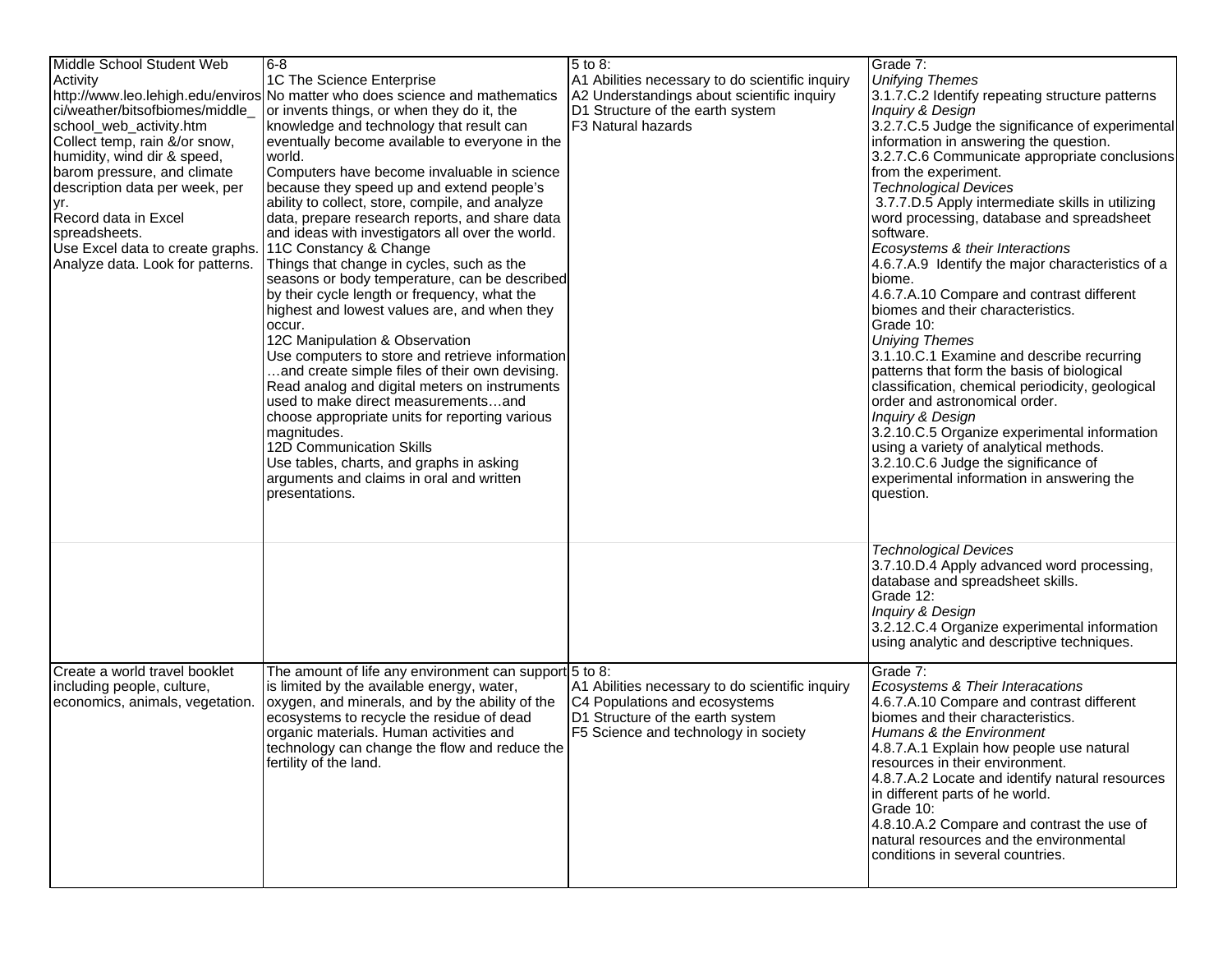| http://www.leo.lehigh.edu/enviros 6-8<br>ci/weather/bitsofbiomes/decision<br>_making_activities.htm<br>Think about the dilemma of<br>building a baseball stadium<br>versus keeping the bird and<br>wildlife sanctuary in the role of a<br>specific community member.<br>How would you vote? Justify<br>your answer. | 1B Scientific Inquiry<br>Scientists differ greatly in what phenomena<br>they study and how they go about their work.<br>Although there is no fixed set of steps that all<br>scientists follow, scientific investigations usually E2 Understandings about science and<br>involve the collection of relevant evidence, the<br>use of logical reasoning, and the application of<br>imagination in devising hypotheses and<br>explanations to make sense of the collected<br>levidence.<br>12A Values and Attitudes<br>Know that often different explanations can be<br>given for the same evidence, and it is not<br>always possible to tell which one is correct.<br>12E Critical-Response Skills<br>Be aware that there may be more than one<br>good way to interpret a given set of findings.<br>$9 - 12$<br>12E Critical-Response Skills<br>Insist that the critical assumption behind any<br>line of reasoning be made explicit so that the<br>validity of the position being taken-whether<br>one's own or that of others-can be judged<br>suggest alternative trade-offs in decisions<br>and designs and criticize those in which major | 5 to 8:<br>A1 Abilities necessary to do scientific inquiry<br>A2 Understandings about scientific inquiry<br>C4 Populations and ecosystems<br>E1 Abilities of technological design<br>technology<br>F3 Natural hazards<br>F5 Science and technology in society<br>9-12:<br>A2 Understandings about scientific inquiry<br>C4 The independence of organisms<br>E1 Abilities of technological design<br>E2 Understandings about science and<br>technology<br>F4 Environmental quality<br>F5 Natural and human-induced hazards<br>F6 Science and technology in local, national,<br>and global challenges | Grade 7:<br>Inquiry & Design<br>3.2.7.A.2 Answer "What if" questions based on<br>observation, inference or prior knowledge or<br>experience.<br>3.2.7.C.5 Judge the significance of experimental<br>information in answering the question.<br>3.2.7.C.6 Communicate appropriate conclusions<br>from the experiment.<br>Watersheds & Wetlands<br>4.1.7.B.3 Explain factors that affect water<br>quality and flow through a watershed.<br>4.1.7.E.1 Explain the impact of watersheds and<br>wetlands in flood control, wildlife habitats and<br>pollution abatement.<br><b>Environmental Health</b><br>4.3.7.B.1 Identify land use practices and their<br>relation to environmental health<br>Threatened, Endangered and Extinct Species<br>4.7.7.C.1 Identify natural or human impacts that<br>cause habitat loss.<br>4.7.7.C.2 Explain how habitat loss can affect<br>the interaction among species and the<br>population of a species. |
|---------------------------------------------------------------------------------------------------------------------------------------------------------------------------------------------------------------------------------------------------------------------------------------------------------------------|---------------------------------------------------------------------------------------------------------------------------------------------------------------------------------------------------------------------------------------------------------------------------------------------------------------------------------------------------------------------------------------------------------------------------------------------------------------------------------------------------------------------------------------------------------------------------------------------------------------------------------------------------------------------------------------------------------------------------------------------------------------------------------------------------------------------------------------------------------------------------------------------------------------------------------------------------------------------------------------------------------------------------------------------------------------------------------------------------------------------------------------------|-----------------------------------------------------------------------------------------------------------------------------------------------------------------------------------------------------------------------------------------------------------------------------------------------------------------------------------------------------------------------------------------------------------------------------------------------------------------------------------------------------------------------------------------------------------------------------------------------------|-----------------------------------------------------------------------------------------------------------------------------------------------------------------------------------------------------------------------------------------------------------------------------------------------------------------------------------------------------------------------------------------------------------------------------------------------------------------------------------------------------------------------------------------------------------------------------------------------------------------------------------------------------------------------------------------------------------------------------------------------------------------------------------------------------------------------------------------------------------------------------------------------------------------------------------------|
|                                                                                                                                                                                                                                                                                                                     | trade-offs are not acknowledged.                                                                                                                                                                                                                                                                                                                                                                                                                                                                                                                                                                                                                                                                                                                                                                                                                                                                                                                                                                                                                                                                                                            |                                                                                                                                                                                                                                                                                                                                                                                                                                                                                                                                                                                                     |                                                                                                                                                                                                                                                                                                                                                                                                                                                                                                                                                                                                                                                                                                                                                                                                                                                                                                                                         |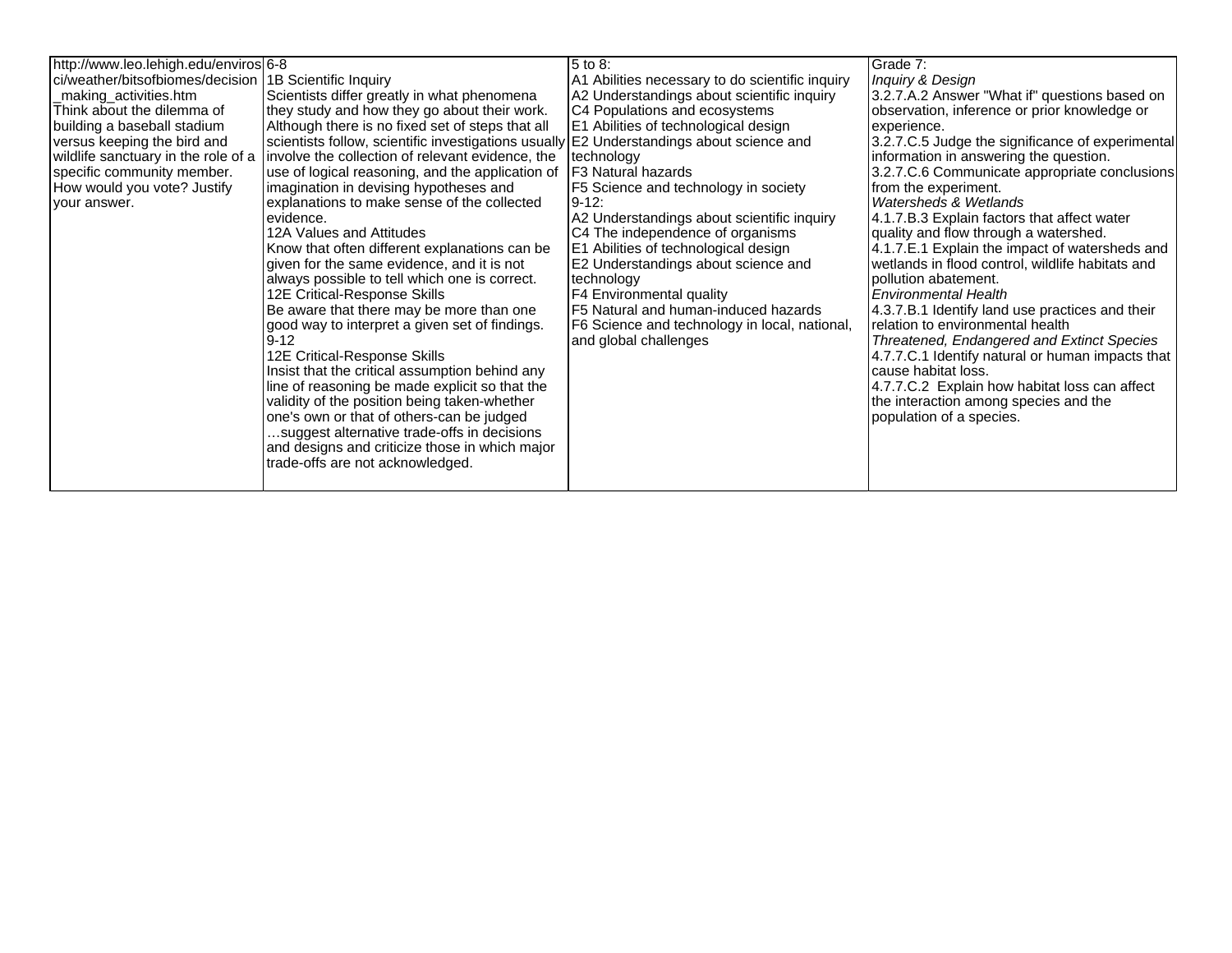|  | Grade 10:<br>Inquiry & Design<br>3.2.10.B.3 Use process skills to make<br>inferences and predictions using collected<br>information and to communicate, using<br>space/time relationships, defining operationally.<br>3.2.10.C.6 Judge the significance of<br>experimental information in answering the<br>question.<br>Science, Technolgy & Human Endeavors<br>3.8.10.C.3 Compare and contrast potential<br>solutions to technological, social, economic and<br>environmental problems.<br>Watersheds & Wetlands<br>4.1.10.B.2 Describe how topography influences<br>streams.<br>4.1.10.B.4 Ecplain how vegetation affects storm<br>water runoff.<br>4.1.10.E.2 Identify the effects of humans and<br>human events on watersheds.<br>Renewable & Nonrenewable Resources<br>4.2.10.B.3 Evaluate the effect of consumer<br>dedsires on various natural resources.<br><b>Environmental Health</b><br>4.3.10.B.1 Explain how human practices affect<br>the quality of the water and soil.<br>Threatened, Endangred & Extinct Species<br>4.7.10.C.1 Explain factors that could lead to a<br>species' increase or decrease. |
|--|------------------------------------------------------------------------------------------------------------------------------------------------------------------------------------------------------------------------------------------------------------------------------------------------------------------------------------------------------------------------------------------------------------------------------------------------------------------------------------------------------------------------------------------------------------------------------------------------------------------------------------------------------------------------------------------------------------------------------------------------------------------------------------------------------------------------------------------------------------------------------------------------------------------------------------------------------------------------------------------------------------------------------------------------------------------------------------------------------------------------|
|  | Humans & the Environment<br>4.8.10.C.1 Analyze and evaluate changes in the<br>environment that are the result of human<br>activities<br>Grade 12:<br>Inquiry & Design<br>3.2.12.C.4 Organize experimental information<br>using analytic and descriptive techniques.<br>Science, Technolgy & Human Endeavors<br>3.8.12.C.2 Analyze scientific and technological<br>solutions through the use of risk/benefit<br>analysis.<br>Watersheds & Wetlands<br>4.1.12.E.2 Evaluate the effects of human<br>activities on watersheds and wetlands.<br><b>Environmental Health</b><br>4.3.12.C.2 Explain how man-made systems<br>may affect the environment<br>Ecosystems & their Interactions<br>4.6.12.A.5 Analyze the positive or negative<br>impacts of outside influences on an ecosystem.                                                                                                                                                                                                                                                                                                                                    |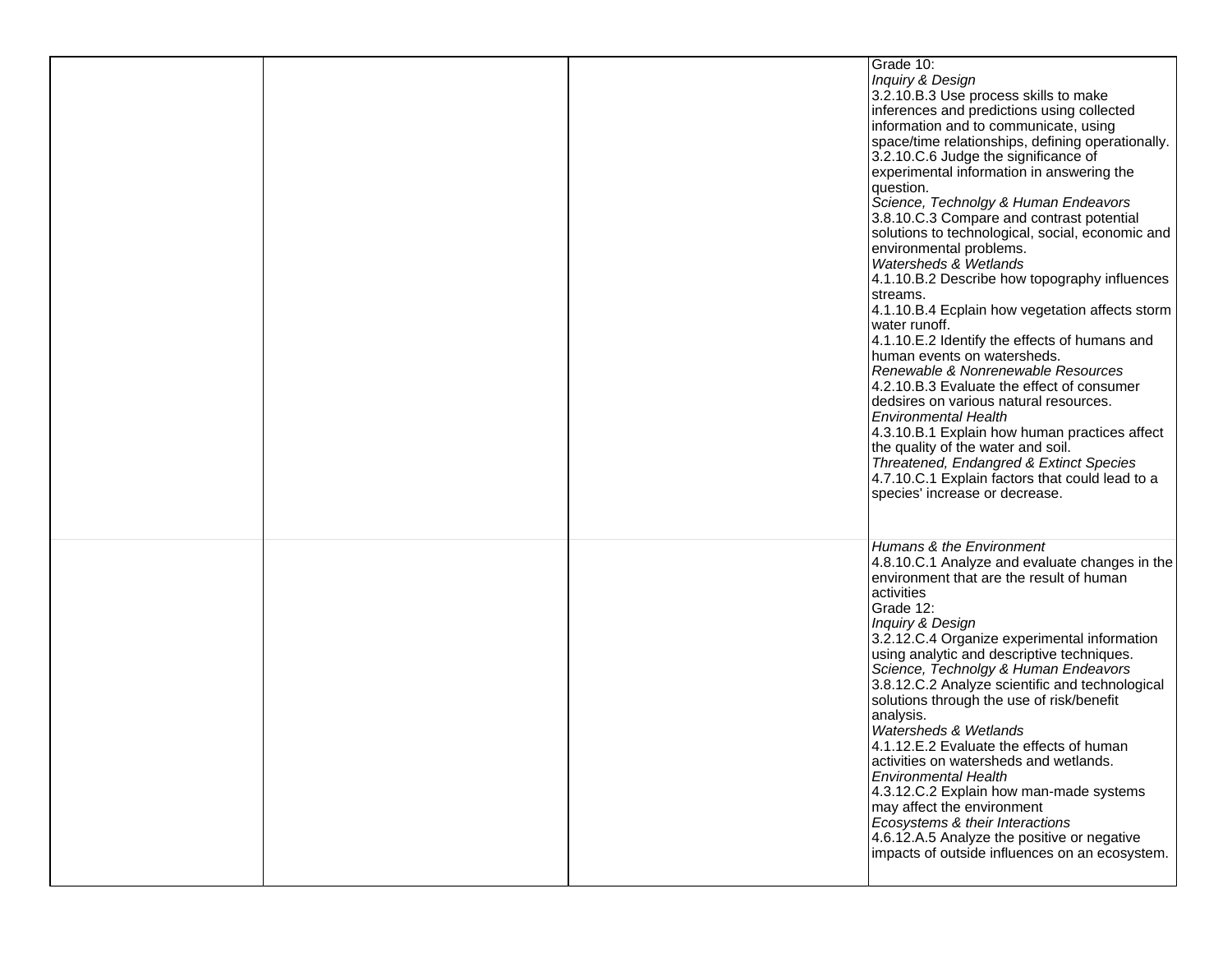| <b>Hurricanes Exploration</b><br>http://www.leo.lehigh.edu/enviros 11A Systems<br>ci/weather/phenweather/hurrican<br>es2.html<br>Let's learn more about<br>hurricanes.                                                                                                   | $3 - 5$<br>In something that consists of many parts, the<br>parts usually influence one another.<br>$6-8$<br>4B The Earth<br>The cycling of water in and out of the<br>atmosphere plays an important role in<br>determining climatic patterns.<br><b>4E Energy Transformations</b><br>Most of what goes on in the universeinvolves<br>some form of energy being transformed into<br>another. Energy in the form of heat is almost<br>always one of the products of an energy<br>transformation.<br>11A A system consists of processes as well as<br>things.<br>$9-12$<br>4B Weather and climate involve the transfer of<br>energy in and out of the atmosphere<br>11A A system usually has some properties that<br>are different from those of its parts, but appear<br>because of the interaction of those parts. | $5$ to 8:<br>A1 Abilities necessary to do scientific inquiry<br><b>B3 Transfer of energy</b><br>D1 Structure of the earth system<br>F <sub>3</sub> Natural hazards<br>9 to 12:<br>A1 Abilities necessary to do scientific inquiry<br>D1 Energy in the earth system<br>F5 Natural and human-induced hazards | Grade 7:<br><b>Earth Sciences</b><br>3.5.7.C.2 Explain the oceans' impact on local<br>weather and the climate of a region.<br>3.5.7.C.3 Identify how cloud types, wind<br>directions and barometric pressure changes are<br>associated with weather patterns in different<br>regions of the country.<br>Grade 12:<br><b>Earth Sciences</b><br>3.5.12.C.2 Explain how unequal heating of the<br>air, ocean and land produces wind and ocean<br>currents.<br>3.5.12.C.4 Analyze the mechanisms that drive a<br>weather phenomena using the correlation of<br>three methods of heat transfer.<br>Science, Technology & Human Endeavors<br>4.8.12.D.1 Identify natural occurrences that<br>have international impact. |
|--------------------------------------------------------------------------------------------------------------------------------------------------------------------------------------------------------------------------------------------------------------------------|--------------------------------------------------------------------------------------------------------------------------------------------------------------------------------------------------------------------------------------------------------------------------------------------------------------------------------------------------------------------------------------------------------------------------------------------------------------------------------------------------------------------------------------------------------------------------------------------------------------------------------------------------------------------------------------------------------------------------------------------------------------------------------------------------------------------|------------------------------------------------------------------------------------------------------------------------------------------------------------------------------------------------------------------------------------------------------------------------------------------------------------|-------------------------------------------------------------------------------------------------------------------------------------------------------------------------------------------------------------------------------------------------------------------------------------------------------------------------------------------------------------------------------------------------------------------------------------------------------------------------------------------------------------------------------------------------------------------------------------------------------------------------------------------------------------------------------------------------------------------|
| <b>Tornadoes Exploration</b><br>http://www.leo.lehigh.edu/enviros 11A Systems<br>ci/weather/phenweather/tornado<br>es.html<br>Discover what conditions cause<br>tornadoes, where they get their<br>energy, how they are measured,<br>and how many get where you<br>live. | l3-5<br>In something that consists of many parts, the<br>parts usually influence one another.<br>8-61<br>4E Energy Transformations<br>Most of what goes on in the universeinvolves   A1 Abilities necessary to do scientific inquiry<br>some form of energy being ransformed into<br>another. Energy in the form of heat is almost<br>always one of the products of an energy<br>transformation.<br>$6 - 8$<br>11A A system consists of processes as well as<br>things.<br>9-12<br>4B The Earth<br>Weather and climate involve the transfer of<br>energy in and out of the atmosphere<br>9-12 ً<br>11A A system usually has some properties that<br>are different from those of its parts, but appear<br>because of the interaction of those parts.                                                                | 5 to 8:<br>A1 Abilities necessary to do scientific inquiry<br><b>B3 Transfer of energy</b><br>D1 Structure of the earth system<br>F3 Natural hazard<br>l 9 to 12:<br>D1 Energy in the earth system<br>F5 Natural and human-induced hazards                                                                 | Grade 12:<br><b>Earth Sciences</b><br>3.5.12.C.2 Explain how unequal heating of the<br>air, ocean and land produces wind and ocean<br>currents.<br>3.5.12.C.4 Analyze the mechanisms that drive a<br>weather phenomena using the correlation of<br>three methods of heat energy transfer.                                                                                                                                                                                                                                                                                                                                                                                                                         |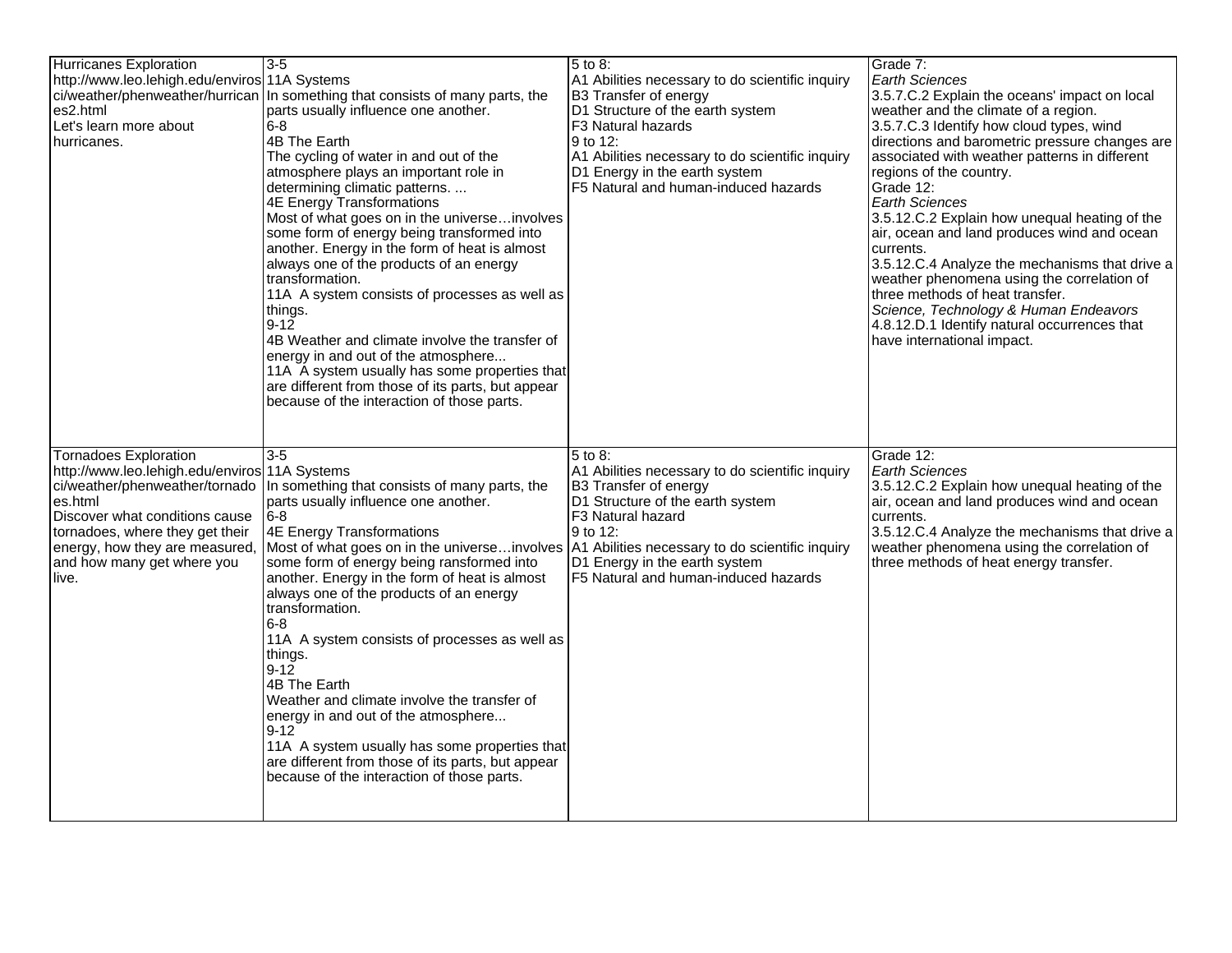| <b>Lightning Exploration</b><br>http://www.leo.lehigh.edu/enviros 11A Systems<br>.html<br>Discover what causes lightning,<br>different types, how to estimate<br>the distance of a thunderstorm,<br>and how often your area is<br>struck by lightning.                      | $3-5$<br>ci/weather/phenweather/lightning In something that consists of many parts, the<br>parts usually influence one another.<br>$6-8$<br>4E Energy Transformations<br>Most of what goes on in the universeinvolves<br>some form of energy being ransformed into<br>another. Energy in the form of heat is almost<br>always one of the products of an energy<br>transformation.<br>$6 - 8$<br>11A A system consists of processes as well as<br>things.<br>$9 - 12$<br>4B The Earth<br>Weather and Climate involve the transfer of<br>energy in and out of the atmosphere<br>$9 - 12$<br>11A A system usually has some properties that<br>are different from those of its parts, but appear<br>because of the interaction of those parts.                                                                                                                                                                                  | 5 to 8:<br>A1 Abilities necessary to do scientific inquiry<br>B3 Transfer of energy<br>D1 Structure of the earth system<br>F3 Natural hazards<br>9 to 12:<br>A1 Abilities necessary to do scientific inquiry<br>D1 Energy in the earth system<br>F5 Natural and human-induced hazards                                                                                                                                                                                                                                                                                                                                                                                                                           |                                                                                                                                                                                                                                                                                                                                                                                                                                                                                                                                                     |
|-----------------------------------------------------------------------------------------------------------------------------------------------------------------------------------------------------------------------------------------------------------------------------|-----------------------------------------------------------------------------------------------------------------------------------------------------------------------------------------------------------------------------------------------------------------------------------------------------------------------------------------------------------------------------------------------------------------------------------------------------------------------------------------------------------------------------------------------------------------------------------------------------------------------------------------------------------------------------------------------------------------------------------------------------------------------------------------------------------------------------------------------------------------------------------------------------------------------------|-----------------------------------------------------------------------------------------------------------------------------------------------------------------------------------------------------------------------------------------------------------------------------------------------------------------------------------------------------------------------------------------------------------------------------------------------------------------------------------------------------------------------------------------------------------------------------------------------------------------------------------------------------------------------------------------------------------------|-----------------------------------------------------------------------------------------------------------------------------------------------------------------------------------------------------------------------------------------------------------------------------------------------------------------------------------------------------------------------------------------------------------------------------------------------------------------------------------------------------------------------------------------------------|
| <b>Greenhouse Effect Exploration</b><br>http://www.leo.lehigh.edu/enviros 4B The Earth<br>ci/weather/phenweather/greenho<br>use.html<br>Let's learn more about the<br>greenhouse effect (cars,<br>greenhouse, temperature<br>increase, global warming,<br>grenhouse gases). | 6-8<br>Climates have sometimes changes abruptly in<br>the past as a result of changes in the earth's<br>crust Even relatively small changes in<br>atmospheric or ocean content can have<br>widespread effects on climate if the change<br>lasts long enough.<br>The benefits of the earth's resourcescan be<br>reduced by using them wastefully or by<br>deliberately or inadvertently destroying them.<br>The atmosphere and the oceans have a limited<br>capacity to absorb wastes and recycle<br>materials naturally.<br>4C Processes That Shape the Earth<br>Human activities, such as reducing the amount<br>of forest cover, increasing the amount and<br>variety of chemicals released into the<br>atmosphere, and intensive farming, have<br>changed the earth's land, oceans, and<br>atmosphere.<br>$9 - 12$<br>4B The Earth<br>Weather and climate involve the transfer of<br>energy in and out of the atmosphere | 5 to 8:<br>A1 Abilities necessary to do scientific inquiry<br>B3 Transfer of energy<br>D1 Structure of the earth system<br>E2 Understandings about science and<br>technology<br>F1 Personal health<br>F2 Populations, resources, and environments<br>F3 Natural hazards<br>F4 Risks and benefits<br>F5 Science and technology in society<br>9 to 12:<br>A1 Abilities necessary to do scientific inquiry<br>B6 Interactions of energy and matter<br>C4 The independence of organisms<br>D2 Geochemical cycles<br>E2 Understandings about science and<br>technology<br>F4 Environmental quality<br>F5 Natural and human-induced hazards<br>F6 Science and technology in local, national,<br>and global challenges | Grade 7:<br>Humans & the Environment<br>4.8.7.B.3 Explain how climate and extreme<br>weather events influence people's lives.<br>4.8.7.C.1 Describe what effect consumption and<br>related generation of wastes have on the<br>environment.<br>Grade 10:<br>4.8.10.C.1 Analyze and evaluate changes in the<br>environment that are the result of human<br>activities.<br>Grade 12:<br>4.8.12.D.1Identify natural occurrences that have<br>international impact.<br>4.8.12.D.2 Analyze environmental issues and<br>their international implications. |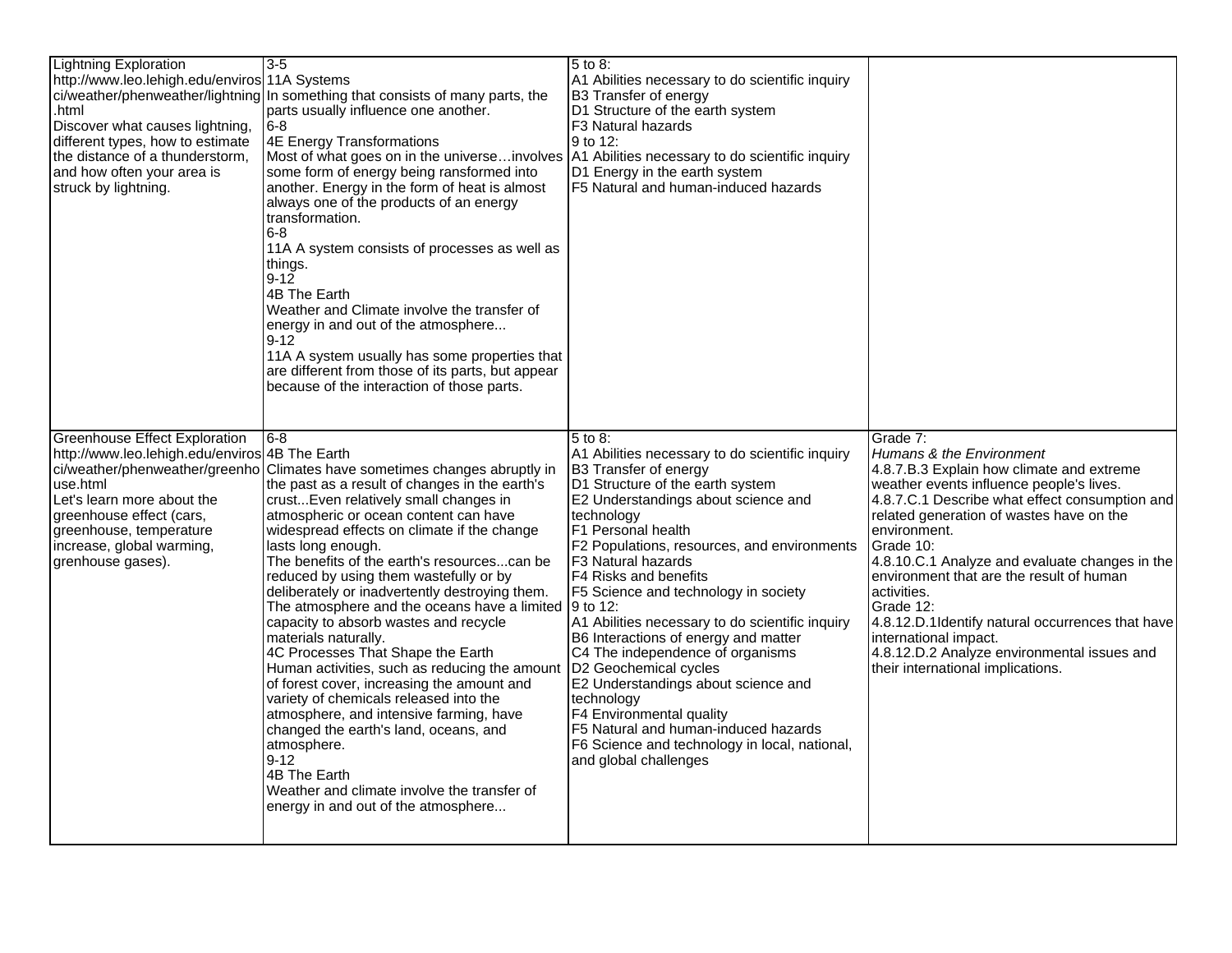| The Shell Island Dilemma<br>http://www.ncsu.edu/coast/shell<br>After reviewing the resources,<br>prepare a statement to decide<br>what should be the next course<br>of action regarding the Shell<br>Island Resort. | 8-6<br>1B Scientific Inquiry<br>Scientists differ greatly in what phenomena<br>they study and how they go about their work.<br>Although there is no fixed set of steps that all<br>scientists follow, scientific investigations usually E2 Understandings about science and<br>involve the collection of relevant evidence, the<br>use of logical reasoning, and the application of<br>imagination in devising hypotheses and<br>explanations to make sense of the collected<br>levidence.<br>12A Values and Attitudes<br>Know that often different explanations can be<br>given for the same evidence, and it is not<br>always possible to tell which one is correct.<br>12E Critical-Response Skills<br>Be aware that there may be more than one<br>good way to interpret a given set of findings.<br>$9 - 12$<br>12E Critical-Response Skills<br>Insist that the critical assumption behind any<br>line of reasoning be made explicit so that the<br>validity of the position being takencan be<br>judged.<br>Be aware, when considering claims, that when | 5 to 8:<br>A1 Abilities necessary to do scientific inquiry<br>A2 Understandings about scientific inquiry<br>C4 Populations and ecosystems<br>E1 Abilities of technological design<br>technology<br>F <sub>3</sub> Natural hazards<br>F5 Science and technology in society<br>9 to 12:<br>A1 Abilities necessary to do scientific inquiry<br>A2 Understandings about scientific inquiry<br>C4 The independence of organisms<br>E1 Abilities of technological design<br>E2 Understandings about science and<br>technology<br>F4 Environmental quality<br>F5 Natural and human-induced hazards<br>F6 Science and technology in local, national,<br>and global challenge<br>Teaching:<br>A2 Select science content and adapt<br>interests, knowledge, understanding, abilities,<br>and experience of students.<br>B1 Focus and support inquiries while | Grade 7:<br><b>Unifying Themes</b><br>3.1.7.E.3 Describe the effect of making a<br>change in one part of a system on the system<br>as a whole.<br><b>Inquiry &amp; Design</b><br>3.2.7.A.2 Answer "What if" questions based on<br>observation, inference or prior knowledge or<br>experience.<br>3.2.7.B.2 Describe relationships by making<br>inferences and predictions.<br>3.2.7.D.2 Define all aspects of the problem,<br>necessary information and questions that must<br>lbe answered.<br>3.2.7.D.3 Propose the best solution.<br>3.2.7.D.6 Explain the results, present<br>improvements, identify and infer the impacts of<br>the solution.<br>Earth Sciences<br>3.5.7.D.5 Identify ocean and shoreline features.<br><b>Technological Devices</b><br>3.7.7.E.3 Apply basic on-line research<br>techniques to solve a specific problem.<br>Science, Technology & Human Endeavors<br>3.8.7.B.2 Identify and describe the resources |
|---------------------------------------------------------------------------------------------------------------------------------------------------------------------------------------------------------------------|---------------------------------------------------------------------------------------------------------------------------------------------------------------------------------------------------------------------------------------------------------------------------------------------------------------------------------------------------------------------------------------------------------------------------------------------------------------------------------------------------------------------------------------------------------------------------------------------------------------------------------------------------------------------------------------------------------------------------------------------------------------------------------------------------------------------------------------------------------------------------------------------------------------------------------------------------------------------------------------------------------------------------------------------------------------|----------------------------------------------------------------------------------------------------------------------------------------------------------------------------------------------------------------------------------------------------------------------------------------------------------------------------------------------------------------------------------------------------------------------------------------------------------------------------------------------------------------------------------------------------------------------------------------------------------------------------------------------------------------------------------------------------------------------------------------------------------------------------------------------------------------------------------------------------|-----------------------------------------------------------------------------------------------------------------------------------------------------------------------------------------------------------------------------------------------------------------------------------------------------------------------------------------------------------------------------------------------------------------------------------------------------------------------------------------------------------------------------------------------------------------------------------------------------------------------------------------------------------------------------------------------------------------------------------------------------------------------------------------------------------------------------------------------------------------------------------------------------------------------------------------|
|                                                                                                                                                                                                                     | people try to prove a point, they may select only interacting with students.<br>the data that support it and ignore any that                                                                                                                                                                                                                                                                                                                                                                                                                                                                                                                                                                                                                                                                                                                                                                                                                                                                                                                                  | B3 Challenge students to accept and share                                                                                                                                                                                                                                                                                                                                                                                                                                                                                                                                                                                                                                                                                                                                                                                                          | necessary to solve a selected problem in a<br>community and improve the quality of life.                                                                                                                                                                                                                                                                                                                                                                                                                                                                                                                                                                                                                                                                                                                                                                                                                                                |
|                                                                                                                                                                                                                     | would contradict it. suggest alternative trade-<br>offs in decisions and designs                                                                                                                                                                                                                                                                                                                                                                                                                                                                                                                                                                                                                                                                                                                                                                                                                                                                                                                                                                              | responsibility for their own learning.<br>E3 Nurture collaboration among students.<br>E4 Structure and facilitate ongoing formal and<br>informal discussion based on a shared                                                                                                                                                                                                                                                                                                                                                                                                                                                                                                                                                                                                                                                                      | Threatened, Endangered & Extinct Species<br>4.7.7.C.1 Identify natural or human impacts that<br>cause habitat loss.                                                                                                                                                                                                                                                                                                                                                                                                                                                                                                                                                                                                                                                                                                                                                                                                                     |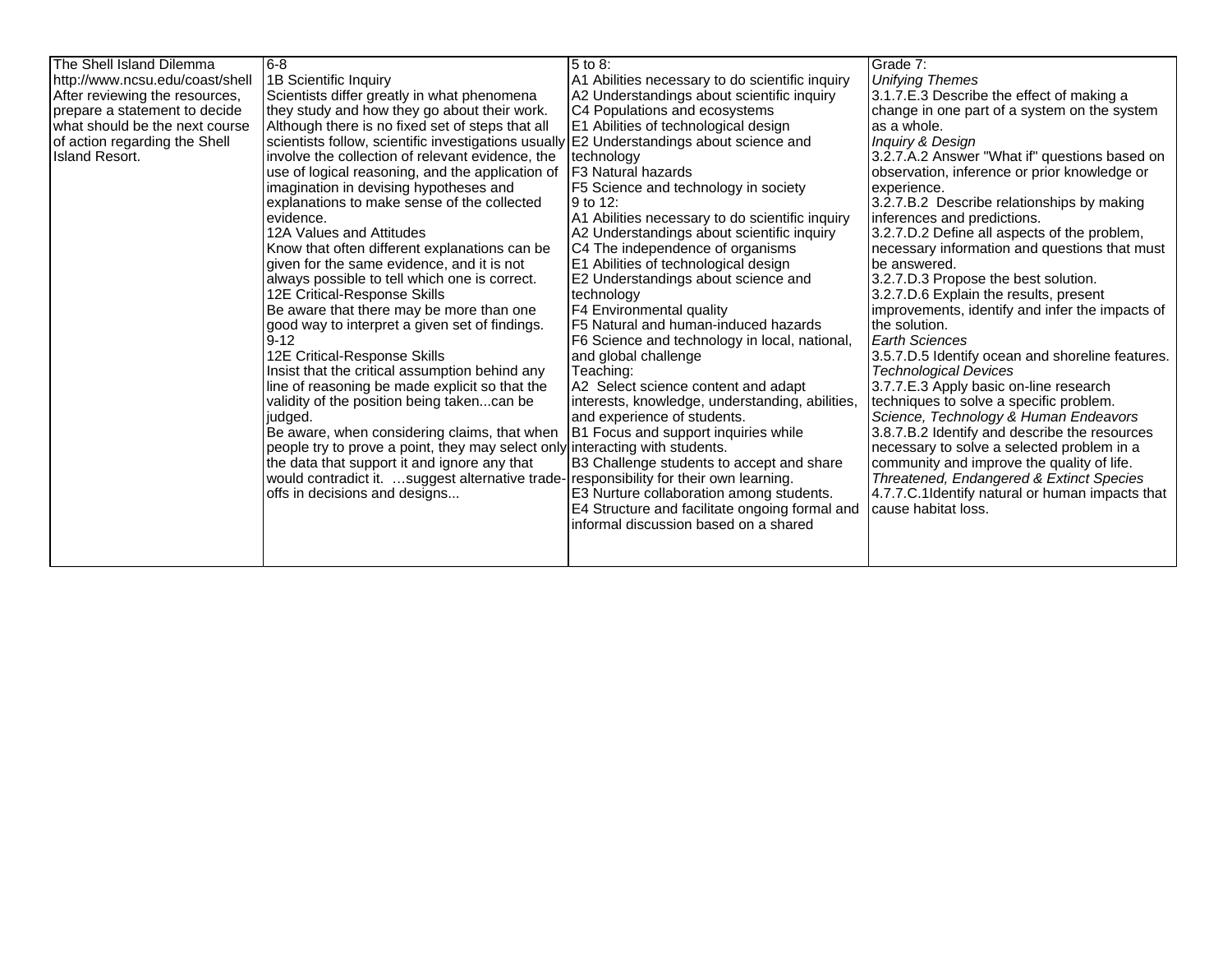|  | understanding of rules of scientific discourse<br>E5 Model and emphasize the skills, attitudes,<br>and values of scientific inquiry. | 4.7.7.C.2 Explain how habitat loss can affect the<br>interaction among species and the population of<br>a species.<br>Humans & the Environment<br>4.8.7.D.1 Explain how human activities and<br>natural events have affected ecosystems. Grade<br>10:<br>Inquiry & Design<br>3.2.10.B.3 Use process skills to make<br>inferences and predictions using collected<br>information and to communicate, using<br>space/time relationships, defining operationally.<br>3.2.10.C.6 Judge the significance of<br>experimental information using a variety of<br>analytic methods.<br>3.2.10.C.7 Suggest additional steps that might<br>be done experimentally.<br>3.2.10.D.1 Examine the problem, rank all<br>necessary information and all questions that<br>must be answered. |
|--|--------------------------------------------------------------------------------------------------------------------------------------|--------------------------------------------------------------------------------------------------------------------------------------------------------------------------------------------------------------------------------------------------------------------------------------------------------------------------------------------------------------------------------------------------------------------------------------------------------------------------------------------------------------------------------------------------------------------------------------------------------------------------------------------------------------------------------------------------------------------------------------------------------------------------|
|  |                                                                                                                                      | 3.2.10.D.2 Propose and analyze a solution.<br>3.2.10.D.5 Communicate the process and                                                                                                                                                                                                                                                                                                                                                                                                                                                                                                                                                                                                                                                                                     |
|  |                                                                                                                                      | evaluate and present the impacts of the<br>solution.<br>Science, Technology & Human Endeavors<br>3.8.10.C.3 Compare and contrast potential<br>solutions to technological, social, economic and<br>environmental problems.<br>4.6.10.A.9 Identify a specific environmental<br>impact and predict what change may take place<br>lto affect homeostasis.                                                                                                                                                                                                                                                                                                                                                                                                                    |